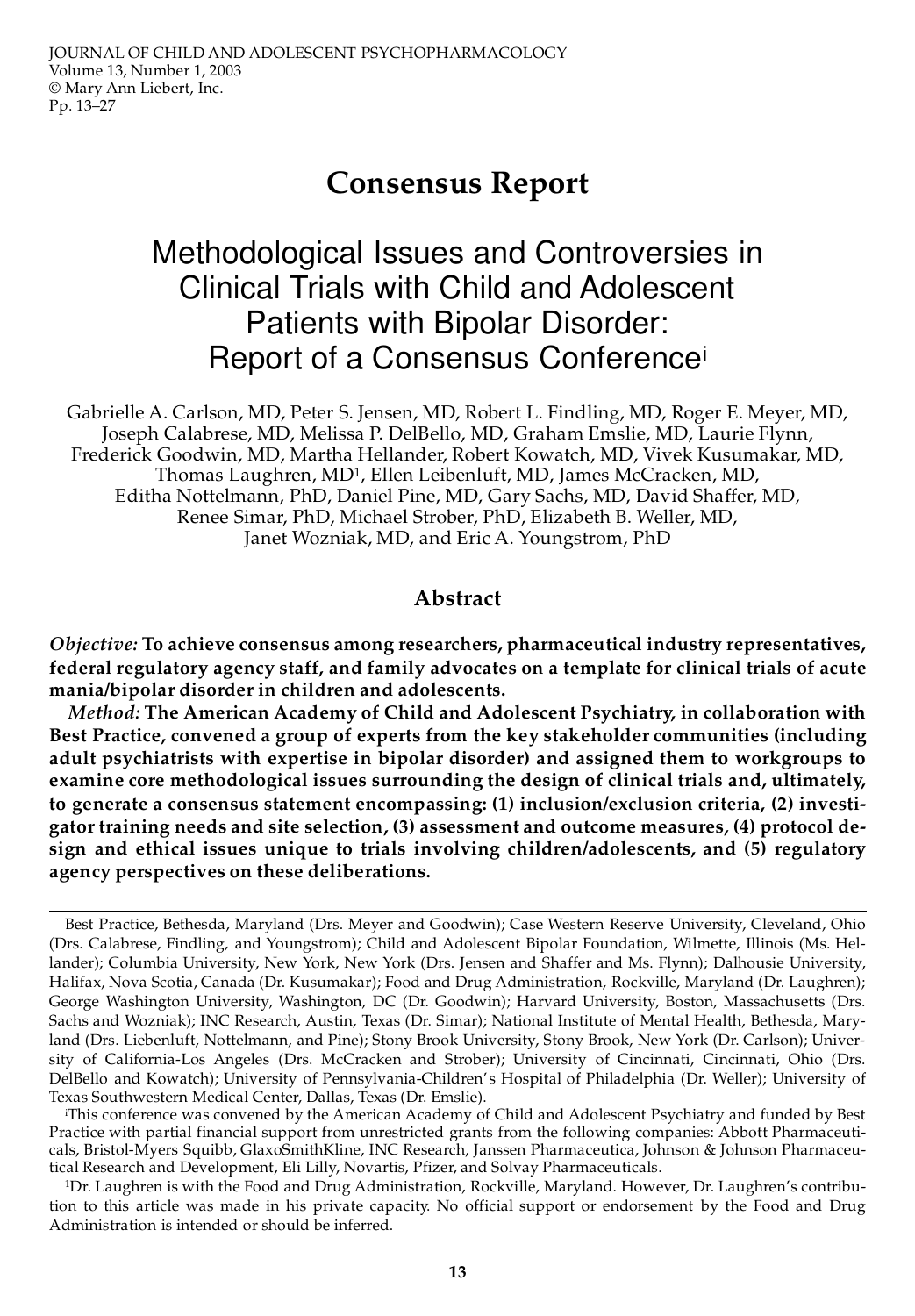*Results:* **Conference participants reached agreement on 18 broad methodological questions. Key points of consensus were to assign priority to placebo-controlled studies of acute manic episodes in children and adolescents aged 10–17 years, who may or may not be hospitalized, and who may or may not suffer from common comorbid psychiatric disorders; to require that specialist diagnostic "gatekeepers" screen youths' eligibility to participate in trials; to monitor interviewer and rater competency over the course of the trial using agreed upon standards; and to develop new tools for assessment, including scales to measure aggression/ rage and cognitive function, while using the best available instruments (e.g., Young Mania Rating Scale) in the interim.**

*Conclusions:* **Methodologically rigorous, large-scale clinical trials of treatment of acute mania are urgently needed to provide information regarding the safety and efficacy, in youth, of diverse agents with potential mood-stabilizing properties.**

*Key Words:* **mania, bipolar spectrum, bipolar–not otherwise specified (BP-NOS), clinical trials, assessment, ethics.**

### **Introduction**

SEVERAL TRENDS RECENTLY have converged to add urgency to the need to address unresolved issues sur- $\mathbf{Q}_{\text{gency}}$  to the need to address unresolved issues surrounding the conduct of psychopharmacologic treatment studies in child/adolescent bipolar disorder. These trends include the increasing frequency with which bipolar disorder is being diagnosed in children and adolescents, an increase in off- label prescribing of antipsychotic and anticonvulsant medications to treat children/adolescents presumed to have the disorder, and mounting pressure on the pharmaceutical industry to include in clinical trials the specific populations for whom medications will be prescribed. However, considerable controversy persists surrounding core issues that are central to successful clinical trials of bipolar disorder in younger populations, including, for example, the definition of the illness in this age group and measures to assess it (Biederman et al., 1998; Carlson, 1998, 1999). In the absence of consensus among researchers, industry sponsors, federal regulators, and families on both the feasibility of and ground rules for conducting high-quality clinical trials for this population, children and adolescents will likely be deprived of the opportunity to receive efficacious and effective treatments for bipolar disorder, and the field will remain at a standstill.

In response to these concerns, the American Academy of Child and Adolescent Psychiatry, in collaboration with Best Practice, convened in June 2002 a working conference on "Methodological Issues and Controversies in Clinical Trials with Child and Adolescent Patients with Bipolar Disorder." The explicit purpose of the meeting was to develop a template for clinical trials of acute mania/ bipolar disorder in children and adolescents. Invited participants included clinical researchers with expertise in childhood and adult bipolar illness, pharmaceutical industry sponsors with an interest in mood stabilizer products, staff of the Food and Drug Administration (FDA; and their counterparts from regulatory agencies in Canada and the European Union) and the National Institute of Mental Health, and representatives of families with affected children. Participants are listed at the end of the text.

The conference opened with plenary presentations designed to articulate, from the vantage points of the research community, industry, and regulatory agencies, the current status of needs, barriers, and options in the design of clinical trials for children and adolescents with mania/bipolar spectrum illness. Following the plenary presentations, all participants were assigned to breakout workgroups and charged to examine specific questions and seek consensus on controversial issues that had been identified prior to the meeting by the organizers (Gabrielle Carlson, Robert Findling, Peter Jensen, and Roger Meyer). Four workgroups respectively addressed the following topics: (1) Who should be studied (inclusion/exclusion criteria)? (2) Who should conduct trials (training and site selection)? (3) What assessment and outcome measures are available, appropriate, and needed? (4) What protocol design and ethical concerns are unique to clinical trials involving children and adolescents with bipolar disorder? The workgroups reconvened in full session twice, allowing all forum participants the opportunity to hear and comment on other workgroups' progress toward consensus. In addition, on the second day, a fifth workgroup met to enable representatives of the FDA as well as European and Canadian regulatory bodies to discuss recommendations emerging from Workgroups I–IV. A Co-Chair from each of the four other workgroups joined Workgroup V<sup>ii</sup>.

This brief report presents the consensus recommendations and summarizes the discussions surrounding them. Questions that guided the discussions have been clustered in the text under the relevant workgroup's section of this

iiThe other four workgroups continued to discuss their issues and brought their conclusions to the final plenary session at the end of the second day of deliberations.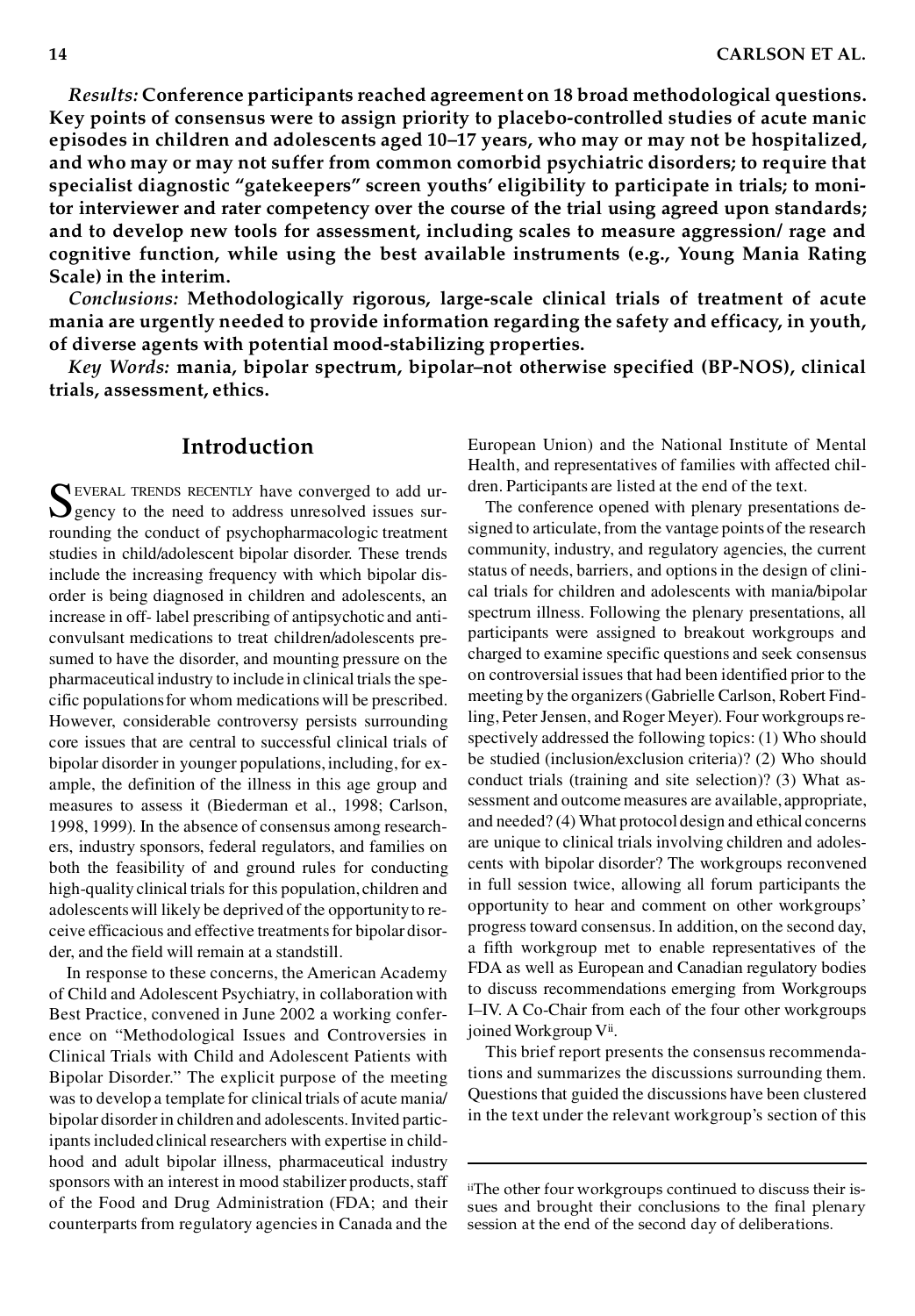article. A list of future research needs is presented at the end of the article.

# **Workgroup I: Who Should Be Studied?**

Workgroup I addressed inclusion and exclusion criteria for clinical trials of child/adolescent bipolar disorder with respect to the age range of subjects, subtype of the disorder, comorbidity, and clinical severity.

Consensus Recommendations:

- Children and adolescents with acute mania should be given immediate priority for bipolar treatment studies. Inclusion criteria for these treatment studies should include acute mania in patients (age 10–17 years) who meet DSM-IV American Psychiatric Association (APA 1994) criteria for Bipolar I disorder.
- Treatment studies may include inpatients, outpatients, and/or day patients, based on clinical judgment. For outpatients and day patients, however, safety concerns must be carefully addressed with good clinical practices such as 24-hour access to emergency care including (if indicated) inpatient stabilization, removal of firearms and sharps, monitoring of suicide risk, parent education about the disorder and its management, and family support services. Future studies should determine whether the inclusion of outpatients leads to poor drug-placebo differentiation.
- Children/adolescents with comorbid attention deficit hyperactivity disorder (ADHD), conduct disorder, or substance abuse should not be excluded a priori from mania treatment studies. However, children with autism, IQ < 70, substance-induced mania, unstable neurological conditions, substance dependence, and serious homicidal/suicidal tendencies should be excluded.

#### Discussion:

Workgroup I addressed the question of who should be included in industry-supported trials of pediatric/adolescent bipolar disorder. When industry proposes extending an adult indication to subjects younger than age 18, the FDA, through a written request, specifies what would be needed in a development program to support a claim for this indication (e.g., bipolar mania in children and adolescents). The current approach, as illustrated in written requests that have already been issued, is to target acute mania in a pediatric age group in which the manic syndrome is phenomenologically similar to that seen in adults.

In the United States, studies of adult bipolar disorder have concentrated mainly on "acute mania," Bipolar I, with hospitalized samples, although outpatient augmentation trials have been done as well. In Europe, according to the participant from the European Union, efficacy must be demonstrated in short-term studies that show an effect in manic episodes, and it should be shown that efficacy is to be maintained during the episode (Committee for Proprietary Medicinal Products [CPMP], 2001); he noted, furthermore, that long-term safety studies with regard to physical, sexual (endocrinological), and mental development are needed. The FDA has not specified how long the subject needs to have been manic, but the need for hospitalization has provided some measure of severity if the episode has been shorter than 7 days. Given this experience with adult bipolar disorder, and the FDA requirements as reflected in a template written request provided to forum participants, the discussion on inclusion and exclusion criteria for children and adolescents with bipolar disorder developed as follows:

*Inclusion criteria:* Child/adolescent bipolar treatment studies must specify acute mania (i.e., patients who meet DSM-IV criteria for Bipolar I disorder in a current manic episode). This requires: a "distinct period" of abnormally and persistently elevated, expansive, or irritable mood lasting at least 1 week, accompanied by at least three of the following symptoms (four, if irritability is the only mood symptom): significant levels of inflated self-esteem or grandiosity, decreased need for sleep, greater talkativeness than usual (or pressure to keep talking), flight of ideas or subjective experience of racing thoughts, distractibility, increase in goal-directed activity or psychomotor agitation, and excessive involvement in pleasurable activities that have a high potential for painful consequences (American Psychiatric Association, 1994). These symptoms must be markedly impairing and not caused by a medical condition, medication, or illicit drug. Duration of less than 7 days is acceptable if hospitalization for the manic episode is necessary. Finally, the manic phase must represent a change from previous functioning. Forum participants acknowledged that shorter episodes and rapid cycles commonly observed in children and adolescents may in fact be harbingers of episodes meeting full DSM-IV duration criteria and may warrant further definition and study. However, altering the DSM criteria to make exceptions for children is not an acceptable option at this point. The definition of what constitutes an episode (including duration and severity) remained controversial. The group resolved that it will be critical to develop more rigorous and specific criteria for bipolar—not otherwise specified (BP-NOS), which may be a more common presentation in children and adolescents than distinct episodes of acute mania, before these patients should be included in large-scale, industry-sponsored trials.

Although the most recent written request for a clinical trial for treatment of acute mania in young people was limited to adolescents, the forum recommended age 10 years as the lower age limit at which sufficient numbers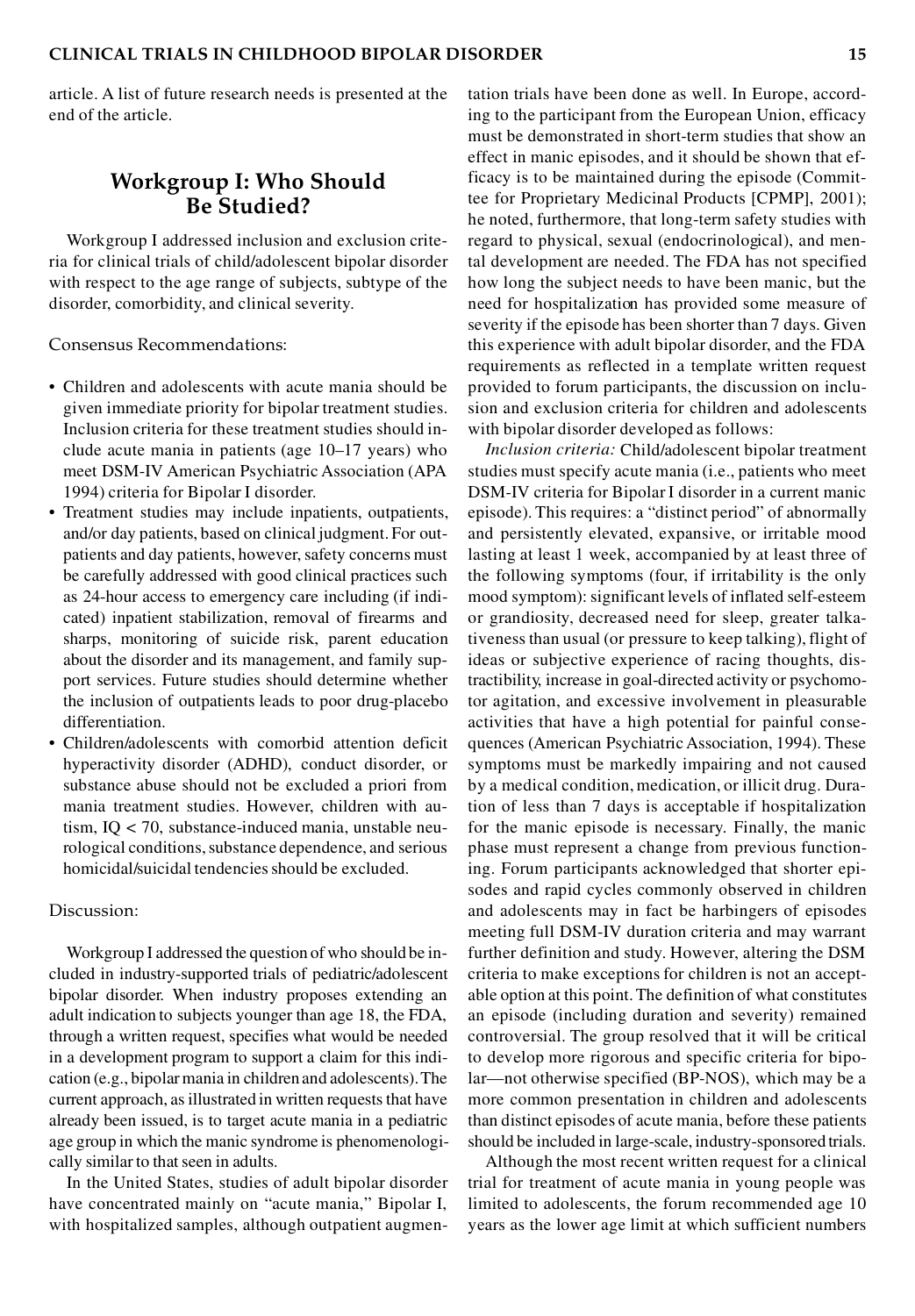of patients with adult-type mania can be located and recruited to participate in industry-supported trials. Participants agreed that acute mania with clear episodes can be found in children younger than 10 years, but they did not reach consensus on how frequently it occurs or how readily professionals lacking extensive clinical experience could recognize and distinguish it from other conditions. Without appropriate attention to the influence of comorbidity and developmental stage on such factors as cognition, concreteness of language, activity level, and capacity for emotional regulation, it is possible to mistake normal childhood utterances or behaviors for mania or to misinterpret the symptoms and behaviors of other conditions as symptoms of mania. Moreover, representatives of regulatory agencies suggested that lowering the age limit to 7 or 8 years of age would oblige the sponsor to draw 40% of the sample from children 8–12 years of age. Given the uncertainties regarding the prevalence of mania in children younger than 10 years, and the limited availability of necessary diagnostic expertise, lowering the age for inclusion in the study would make it logistically difficult in most situations.

*Inpatient versus outpatient:* The inpatient setting for studies of acute mania in adults has been used for several reasons. The first is to ensure sufficient severity to obtain drug/placebo differences if they exist. When outpatients have been studied, the placebo response rate has increased considerably. The second reason is to ensure patient safety, particularly in the placebo condition. The third is to ensure adherence with regular medication administration at a time when the patient's condition severely limits his or her judgment. Studies in adult inpatients with acute mania also reflect the reality that the vast majority of adults with this diagnosis are hospitalized. In contrast, the vast majority of children and adolescents with this diagnosis are treated as outpatients or partial hospital patients, not in inpatient units. For this reason, forum participants concluded that restricting a study population of young people to inpatients only was impractical, unnecessarily restrictive, and would yield results that would not generalize to the population of children and adolescents presenting with acute mania. This consideration led to agreement that inpatient, outpatient, and/or day hospital patients could be included based on clinical judgment and parental agreement. As noted, inclusion of children from outpatient/day treatment sources in placebocontrolled treatment studies underscores the need for special effort to address safety concerns. Suggested protective steps include 24-hour access to emergency care, including, if indicated, inpatient stabilization, removal of firearms/sharps from the home/outpatient environment, educating the child's caretakers about suicide risk and strategies for responding to suicidal behavior, and educating parents and children about how to manage the illness. Other interventions in lieu of hospitalization might include respite workers or in-home, one-to-one aides to families in both arms of a placebo study.

*Exclusionary criteria:* Exclusionary criteria are used to minimize variance within a study population so as to increase statistical power and diminish the likelihood of study failure. Standard exclusionary criteria in adult trials are serious psychiatric (e.g., substance dependence, eating disorders), medical, and neurological comorbidity. In children and adolescents, the comorbidities are not only somewhat different but are so prevalent that confining samples to those without any comorbidity would be fruitless. Participants readily agreed on the need to exclude patients with schizophrenia, autism, unstable medical and neurological conditions that would interfere with study compliance, substance/medication-induced mania, or patients with IQ's less than 70, but discussed at length the eligibility of children with comorbid ADHD and suicidal ideation. The group concluded that given the high prevalence of ADHD comorbid with presumed and documented Bipolar I disorder, children with ADHD should not be routinely excluded from treatment studies for bipolar disorder. When such children are included in a BP-I clinical trial, stimulants should be discontinued for an agreed upon washout period and throughout the randomization period of an acute (i.e., 21-day) clinical trial.

One of the participants articulating the views of the CPMP, the group responsible for advising the European Commission as to whether or not medicinal products should be granted a marketing authorization in the European Union, observed that, in principle, to grant a license in Europe, separate studies in children and adolescents are needed (CPMP, 2000). In Europe, there is ongoing discussion about the validity of manic episodes in children, and specific guidelines should wait until this discussion is settled. He also opined, apart from his CPMP role, that by including children/adolescents with comorbid ADHD, it will not be possible to differentiate between symptom reduction in manic symptoms and ADHD symptoms. Thus, he suggested that to demonstrate efficacy in the manic episode unequivocally, clinically relevant comorbid disorders should be excluded.

Participants initially listed suicidal ideation, along with risk of dangerousness to others, among the exclusion criteria, but discussion regarding operationalizing procedures to ensure a safe environment for children and adolescents in outpatient treatment studies suggested that suicidal ideation need not be an automatic cause for exclusion. Rather, each prospective participant should receive a thorough evaluation for suicidal risk, including the presence of a plan, a history of prior suicide attempts, a history of suicide in a family member or close friend, and a determination whether the subject will agree to contact the investigator immediately in case of suicidal thoughts. If the investigator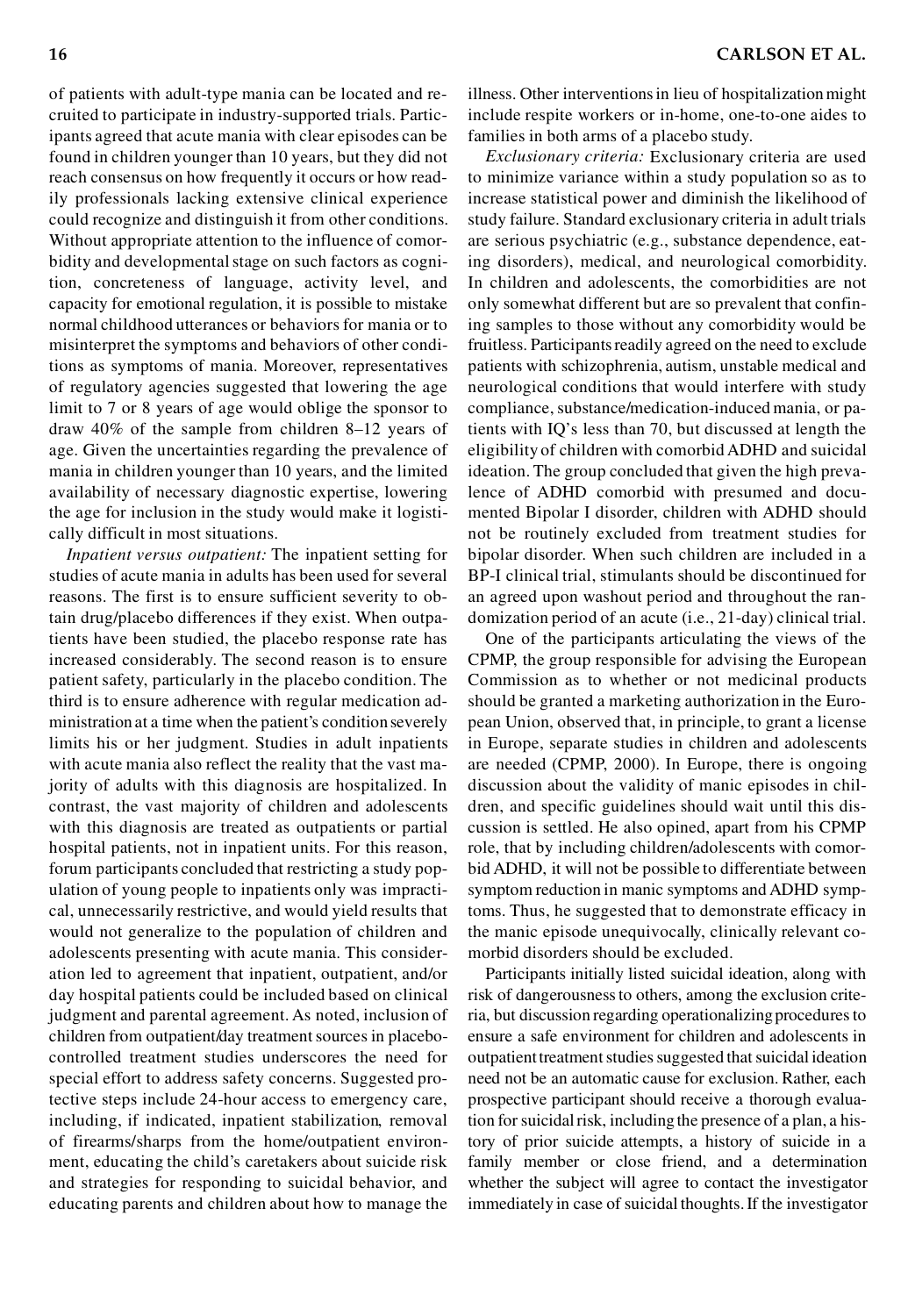determines that the degree of suicide risk can be safely managed, a potential subject might be enrolled in a trial. In such cases, the investigator and the research participant (and his/her family) should have access to 24-hour, 7-day/ week emergency care as needed (see below).

Adult trials typically exclude "first episode" patients and patients who have failed multiple treatments. In the first instance, the placebo response rate is very high. In the second, drug response is very low. Forum participants agreed, however, that excluding first episode children and/or adolescent patients would be unnecessarily restrictive. They further agreed that if a patient had been exposed to a medication clinically for an adequate period (e.g., 6 weeks) without responding positively, it would not be appropriate to retry them on that same medication in a clinical trial. That is, rather than excluding subjects simply on the basis of their having failed to respond to antimanic medications in the past, only subjects who have failed to respond to or were unable to tolerate a prior adequate dosing trial of the specific medication under study should be excluded.

# **Workgroup II: Who Should Do the Studying?**

There are relative paucities both of investigators with the expertise needed to conduct rigorous clinical trials of children/adolescents with bipolar mania and of young subjects who meet DSM-IV criteria for this condition. Accordingly, Workgroup II addressed questions regarding the nature of the initial assessment, including the qualifications and credentials of the lead clinician/diagnostician, instruments used, the identity of informants other than the child, training requirements for all members of the clinical trial research team, and strategies for ensuring that all sites in a multisite trial have the necessary expertise and the capacity to recruit a sufficient number of subjects to permit adequately powered analyses.

Consensus Recommendations:

- Bipolar diagnoses should be established by a welltrained (doctoral level) child mental health specialist (psychologist or psychiatrist).
- Diagnoses should be based on a minimum of two sources of information (e.g., patient, mother, father, teacher, clergy), across two settings (e.g., home, school, camp, house of worship, athletic leagues), and/or with direct observation.
- A separate site should monitor recruitment and diagnostic assessments for both the sponsor and contract research organization. A contract research organization provides a variety of services to industry sponsors,

including phase I study sites, laboratory services, ECG monitoring, pharmacokinetics, protocol design, FDA regulatory advice, data management, data analysis, study monitoring, and other services. Monitoring (whether by the sponsor or contract research organization) should include a review of a random subset of diagnostic videotapes. If younger aged children are included, their tapes should be oversampled. Cross-site validational studies would be helpful.

- Objective measures and standards for interviewer and rater competency should be established, including specification of a minimum number of hours of training.
- New tools should be developed to assist the field; these should include, but not be limited to, manualization of the Young Mania Rating Scale (Y-MRS; Young et al., 1978) and videotape libraries.

#### Discussion:

*Assessment:* In adults, mania is such a sufficiently remarkable and common reason for admission to inpatient services that recognizing the condition and distinguishing it from schizophrenia and other disorders is part of the day-to-day experience of adult psychiatrists. In efficacy trials, patient selection is ultimately systematized by the use of structured interviews, most commonly the Structured Clinical Interview for DSM-IV (SCID-I; First et al., 1995). Consent and symptom information is obtained from the manic subject, and although experienced interviewers tend to prefer to obtain this with a "significant other" informant present, a second source is not required. The patient needs to be sufficiently symptomatic that diagnosis is obvious or sufficiently articulate to describe history and symptoms of impairment. Studies require that a patient must meet both diagnostic and severity criteria, with severity gauged either by the Y-MRS (Young et al., 1978) or the Schedule for Affective Disorders and Schizophrenia—Current (SADS-C; Endicott and Spitzer, 1978) at two time points, typically at the initial assessment and at baseline for entry into a trial.

Assessment of child/adolescent bipolar disorder poses a different set of considerations. First, there is a lack of agreement/clarity as to the clinical entity of childhood bipolar disorder. The differential diagnosis (ADHD, pervasive developmental disorder) differs from that seen in adult bipolar disorder, and the impact of development on ascertainment and assessment of symptoms adds special challenges that necessitate modifications of standard adult assessment/diagnostic procedures. Tailoring these procedures becomes more important when younger children are included in a study, but it is necessary even for older children and young adolescents. For that reason, forum participants agreed that assessment/diagnosis should begin with a thorough assessment conducted by a well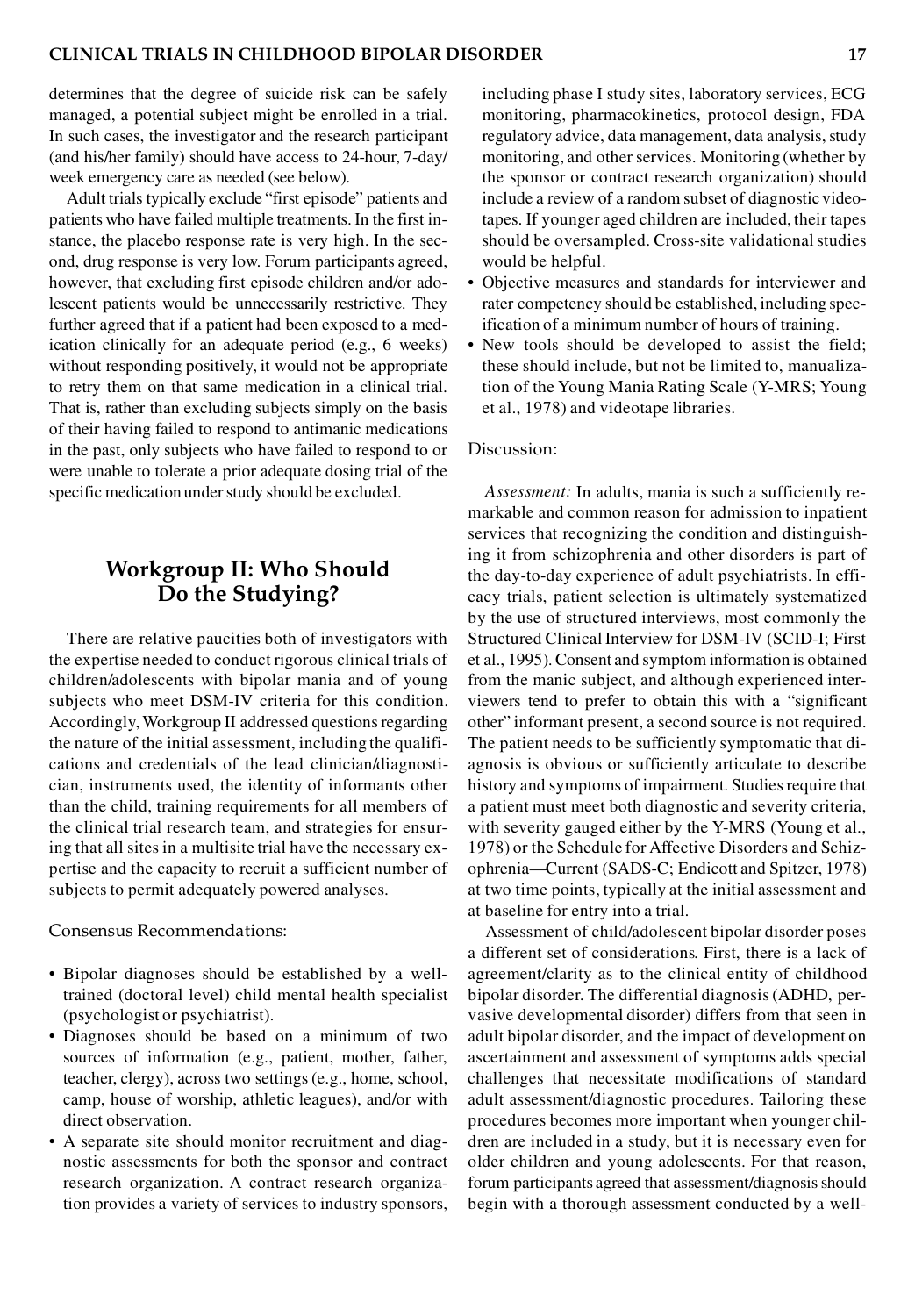trained child/adolescent psychiatrist or psychologist. The clinician must obtain information from multiple informants (parent/caretaker and child, as well as possibly siblings, teachers, or others) and ascertain the presence of symptoms in at least two settings (home plus another) to confirm symptoms and reinforce the credibility of the diagnosis.

During the assessment process, the interview with the child should focus on internalizing symptoms (i.e., the subjective experience of mania, depression, and suicidality), psychosis, thought/language disorder, and pervasive developmental disorder, whereas interviews with parent(s) or other informants should focus on externalizing symptoms (i.e., observable symptoms of mania) as well as the usual panoply of psychopathology. As with adults, initial screening and baseline ratings should be separated in time and should use the same informants to help ensure reliability. Although it is not necessary to have all informants agree on all symptoms in every setting, forum participants strongly agreed that an assessment based on input from multiple informants commenting on a child's behavior *in more than one setting* would be most likely to ensure a valid diagnosis and reliable assessments of impairment and severity. Several participants emphasized the importance of teacher ratings. Although demands on teachers' time often make these ratings difficult to obtain, having a picture of a child's behavior in school is critical, especially if the patient is unable to articulate his/ her symptoms clearly. In teens, the guidance counselor may be helpful.

Workgroup members underscored the importance of accurately understanding a child's mental age during the assessment process and noted the need for employing developmental considerations in any diagnostic scheme and assessment. The clinical interview, which initially selects patients for trials, needs to be administered by a well-trained and experienced doctoral-level mental health clinician who serves as a gate-keeper to ensure that the right subjects are selected. The necessary qualification of the person doing the subsequent interview, which quantifies and confirms clinical information, depends on whether it is structured/respondent-based or semi-structured/interviewer driven. Examples of structured interviews include the Diagnostic Interview Schedule for Children (DISC; Shaffer et al., 1996), the Diagnostic Interview for Children and Adolescents (DICA; Herjanic and Reich, 1977, 1982), and the Schedule for Affective Disorders and Schizophrenia for Children (K-SADS; Chambers et al., 1985; Kaufman et al., 1997). The latter is a semistructured interview that affords a clinician the flexibility to consider issues that may not be articulated during a structured interview. The primary disadvantage of a semistructured interview is that it requires extensive training to be used properly. Respondent-based structured interviews afford less disclosure but effectively pace an interview, reduce input errors and need for editing, and facilitate data man-

agement. Although a structured interview is useful for identifying the diverse symptoms that may be seen in a variety of disorders, it does not afford the opportunity to identify questions that may have been misunderstood by the respondent

Forum participants did not reach consensus on whether a structured or semistructured interview was absolutely necessary in the assessment but agreed that if either is used, the results of the interview should be consistent with the clinical diagnostic impression of the child psychiatrist/ psychologist. Noting that the K-SADS interview requires that the interviewer have an accurate, thorough understanding of the condition being investigated, several discussants voiced concern that it was being used more like a structured/respondent-based interview but without the requisite structure. Although many participants felt that all pertinent modules of the K-SADS should be used (i.e., not just the mood disorders module), others cautioned that the time necessary to do this represented a significant disincentive.

Other interviewer-based tools such as the Hamilton Depression Rating Scale (Hamilton, 1960), the Clinical Global Impressions Scale (Guy, 1976), the Y-MRS (Young et al., 1978), and the Childhood Depression Rating Scale-Revised (CDRS-R; Poznanski et al., 1983) are not diagnostic instruments. Rather, they offer both a means of standardizing a clinician's impressions and a critical threshold of symptom severity. Participants agreed that ongoing ratings with these instruments could be performed by adequately trained BA- and MA-level research personnel. Discussion also addressed the importance of defining the bipolar syndrome consistently across settings and studies as well as using the same rating scales across settings and studies. Although acute mania was the target condition for treatment in the clinical trials that were the subject of the forum, the group emphasized the need to know the mix of Bipolar I and II disorders and BP-NOS as seen in subjects in validation samples done with any of the different versions of various instruments.

*Site selection:* Many sites will be needed in the near future to study the efficacy and safety of medication treatments for mania in children. Although a smaller number of sites confers the advantage of improved reliability of diagnoses and measurements, limited numbers of patients are available at sites possessing the requisite research expertise. An examination of treatment effect size in one open-label study suggests that it may be necessary to enroll approximately 100 patients for each treatment under investigation (Kowatch et al., 2000). It is essential to educate the investigators and raters at nonacademic and lessresearch-experienced academic sites about the proper use of assessment/rating instruments and the importance of using them consistently with young subjects and their parents. Forum participants discussed at length the need for objective measures of rater competency, including a required minimum number of hours of training. Partici-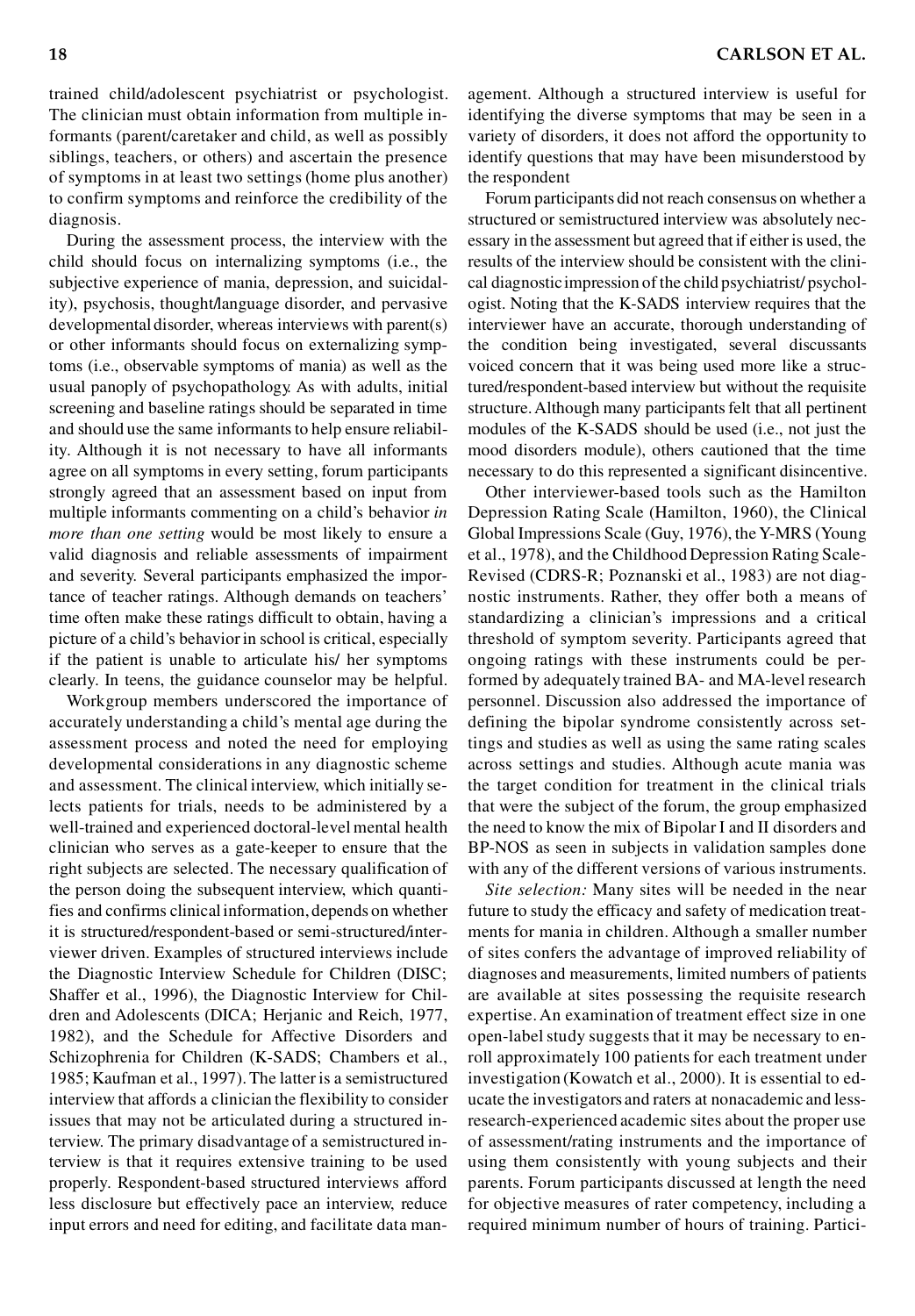pants did not feel that investigator meetings were adequate for addressing all of the training issues associated with a large clinical trial with this subject population.

Various strategies for ensuring quality control were considered, including (1) having experienced researchers monitor videotaped interviews, either comprehensively or randomly; (2) developing web-based training, which might be useful for initiating new sites or new raters as the trial continues; (3) assigning responsibility to one site with well-trained personnel for monitoring recruitment at all participating sites; and/or (4) manualizing key rating instruments. Training modules could utilize videotape or DVD libraries of interviews with parents and the affected child, as well as observational tapes of the child in a natural setting (waiting room, at play, etc.), plus a casebook containing family and educational history, psychometric testing results, and other relevant materials. Finally, participants recommended that industry sponsors support efforts to develop guidelines for training and for certification of sites capable of conducting rigorous clinical trials with children and adolescents.

Conducting a clinical trial requires the collaboration of three parties: the industry sponsor, the patient participant, and the specific site executing the measures and treatments. Each participant must feel invested in the endeavor. Research sites assume a significant care burden of managing a group of young people with mania of sufficient severity that they warrant hospitalization, even if the trial protocol does not require hospitalization. In addition, institutional review board requirements for clinical research are becoming increasingly complex and time-consuming. Participants agreed that data sharing and timely publication, including publication of negative studies, are important to their willingness to participate in a clinical trial. Finally, conferees noted that careful attention must be paid to cost offset for the clinical care necessary to attract patients to protocols, to meet the ethical requirement of caring for them for an appropriate period of time after termination of the trial, and to start-up and shut-down expenses.

Because of limited clinical trials experience with this patient population outside of academia, it will be important to engage the relatively few academic centers that have such experience in these trials. No single best solution to the problems of site selection emerged. Among the suggestions for recruiting sites were:

- Adopt for use in child psychiatry the "hub and spoke" model used in pediatric oncology to facilitate linkage of community sites with academic centers of research/ clinical excellence (Heinig et al., 1999). This model is reported to be particularly effective when a trial is studying a new medication not yet available to community clinicians.
- Encourage sites experienced in conducting clinical trials with adult bipolar patients to "add on" child psychiatric

capabilities. Child psychiatry programs could then "borrow" needed research infrastructure elements (e.g., study coordinators) needed to support child psychiatric studies.

- Establish consultancy relationships between academic child psychiatry sites and private contract research organizations.
- Use international sites. Although Europeans/Canadians view bipolar disorder in prepubertal children skeptically, they should be able to conduct trials with older children and adolescents.iii
- One or more industry sponsors should consider developing model-collaborative agreements with a critical number of academic sites in child psychiatry in order to ensure adequate numbers of clinical trial sites and investigators. Models of industry/academic collaborations have been developed in other areas (Zisson, 2001). The need is critical throughout child psychiatry but especially so in relation to childhood bipolar disorder.

# **Workgroup III: Outcome Measures**

The success of rigorous clinical trials in child/adolescent populations is contingent, in large part, on the availability of effective assessment and outcome measures that have been designed for and/or validated in the target population. Workgroup III reviewed existing measures and discussed their reliability/validity in younger populations; considered strategies for ascertaining the validity for youth of rating scales that are used successfully in adult trials; addressed the question of most useful secondary outcome measures; and considered the challenge of reconciling information obtained from two or more sources, in addition to the clinical investigator and child/ adolescent subject.

Consensus Recommendations:

- The Y-MRS has acceptable reliability and limited validity data for rating mania in children and adolescents and is "good enough" to use as a primary outcome measure in the absence of a better alternative. For rating depressive symptoms in children, the CDRS-Revised is recommended (Poznanski et al., 1985).
- Secondary outcome assessments should include, but not necessarily be limited to, ADHD symptomatology, aggressive behavior, cognitive function, clinical global

iiiHowever, multinational trials would need to comply with global and local laws and regulations, and it may not be possible to conduct an adequate and well-controlled trial on pediatric bipolar disorder in some countries due to restrictions on the use of placebo. In any event, site selection would need to be done very carefully, and training criteria would assume heightened significance.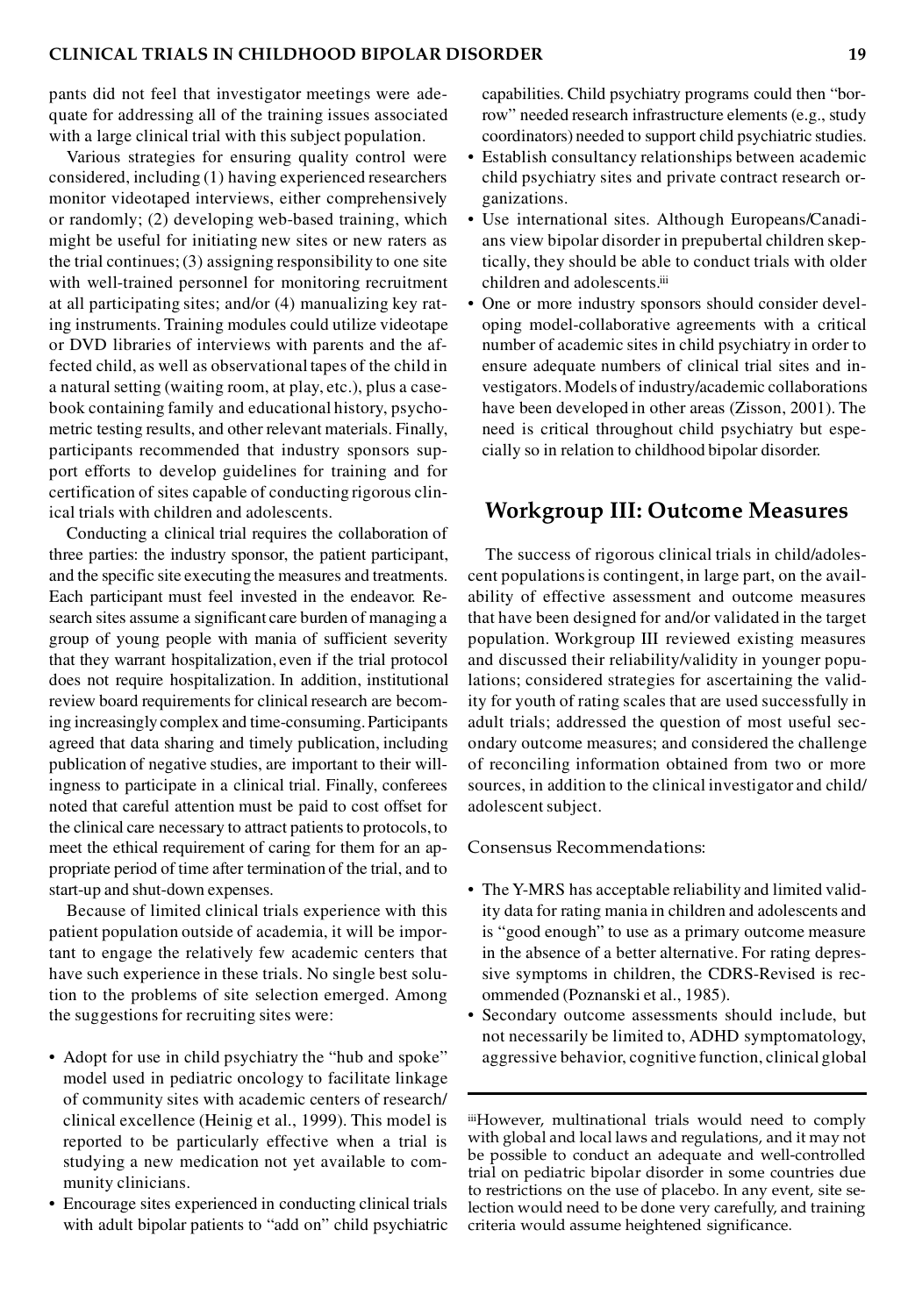- Additional/better scales will need to be developed to measure irritability, aggression/rage (including the frequency, intensity, and duration of rages), and cognitive function in this population.
- Information obtained from various sources should be gathered, carefully considered, and finally reconciled using the skilled clinical interviewer's best judgment, giving emphasis to validity rather than relying on simple "and/or" rules.

#### Discussion:

Selecting the correct outcome measure to detect drug response and difference from placebo is as important as selecting the right subjects to participate in a clinical trial. The primary outcome measure (i.e., the one on which the success of the study hinges) must measure mania. In adult studies, secondary outcome measures have addressed clinical global improvement, general psychopathology, psychosis, depression, and functional status. Although several clinician-rated mania scales have been developed over the past 30 years (see Table 1), the Y-MRS (Young et al., 1978) is most frequently used in clinical trials involving adult inpatients with mania. The scale was originally designed to evaluate changes in symptom severity in adult patients hospitalized for mania. It is adequately sensitive to changes in symptom severity among moderately severe or markedly impaired subjects, but it is less sensitive to symptom changes in patients with mild illness severity. Its contemporary widespread use is puzzling in light of the fact that it does not comprehensively cover the DSM-IV criteria for mania. Less commonly used, the SADS-C Mania Rating Scale (Endicott and Spitzer, 1978) takes items from the SADS-Lifetime (Endicott and Spitzer, 1978) interview section on mania to compose a rating scale that has been used in at least one pivotal adult study (Bowden et al., 1994). Finally, many children and adolescents with a bipolar disorder present in a mixed state, and it will be important in the future to develop an instrument that assesses both the manic and depressed symptoms during mixed states.

Some secondary measures commonly used in studies of adult mania, such as the Clinical Global Impressions Scale (Guy, 1976), Brief Psychiatric Rating Scale (BPRS), and the Positive and Negative Symptom Scale (PANSS; Kay et al., 1987), also have been geared to the assessment of severe psychopathology in hospitalized patients. These interview-based measures are used frequently because they appear to be psychometrically acceptable and are sensitive to change (American Psychiatric Association, 2000). Commonly used interview-based depression severity measures include one of many forms of the Hamilton Rating Scale for Depression (Hamilton, 1960) or the Montgomery-Asberg Depression Rating Scale (Asberg et al., 1978; Montgomery and Asberg, 1979). Although the measures of global functioning as well as psychotic and depressive symptomatology can serve to anchor symptom severity, they do not distinguish symptom severity from symptom frequency and/or duration. In inpatient trials, where patients are under frequent observation, this is less of a problem than in outpatient trials (American Psychiatric Association, 2000, p. 533).

Of the measures most commonly used to assess adult bipolar disorder in participants in clinical trials, data regarding their use with children and adolescents exist only for a few, including the Y-MRS for mania and the CDRS-R for depressive symptoms. The BPRS-Children's version (Hughes et al., 2001), which is not related to the adult BPRS, recently has been re-anchored to improve reliability and validity for both trained and untrained raters. Studies underway in 2002 are using the adult PANSS and the BPRS (R.L. Findling, personal communication, June 17, 2002). As previously noted, however, the use of adult measures with children is problematic for several reasons, including the likelihood that the presentation of the disorder will be different at younger ages and the fact that some symptoms being measured may be inappropriate at younger developmental stages. Although the Hamilton Depression Rating Scale has been used for depression studies in adolescents, it has not been shown to be as useful or as sensitive to change as the CDRS-R (Emslie et al., 1997; Poznanski et al., 1983, 1984). Derived from the Hamilton Depression Rating Scale, the latter incorporates symptoms and behaviors that have been ob-

**TABLE 1. MANIA RATING SCALES**

| Rating Scale                                  | Study                       |
|-----------------------------------------------|-----------------------------|
| Beigel-Murphy Manic State Rating Scale        | Beigel and Murphy (1971)    |
| The Manic State Rating Scale                  | Blackburn et al. (1977)     |
| Young Mania Rating Scale                      | Young et al. (1978)         |
| SADS-C Mania Rating Scale                     | Endicott and Spitzer (1978) |
| Bech-Rafaelsen Mania Scale                    | Bech et al. (1979)          |
| Manchester Nurse Rating Scale for Mania       | Brierley et al. (1988)      |
| Clinician-Administered Rating Scale for Mania | Altman et al. (1994)        |

SADS-C = Schedule for Affective Disorders and Schizophrenia—Current.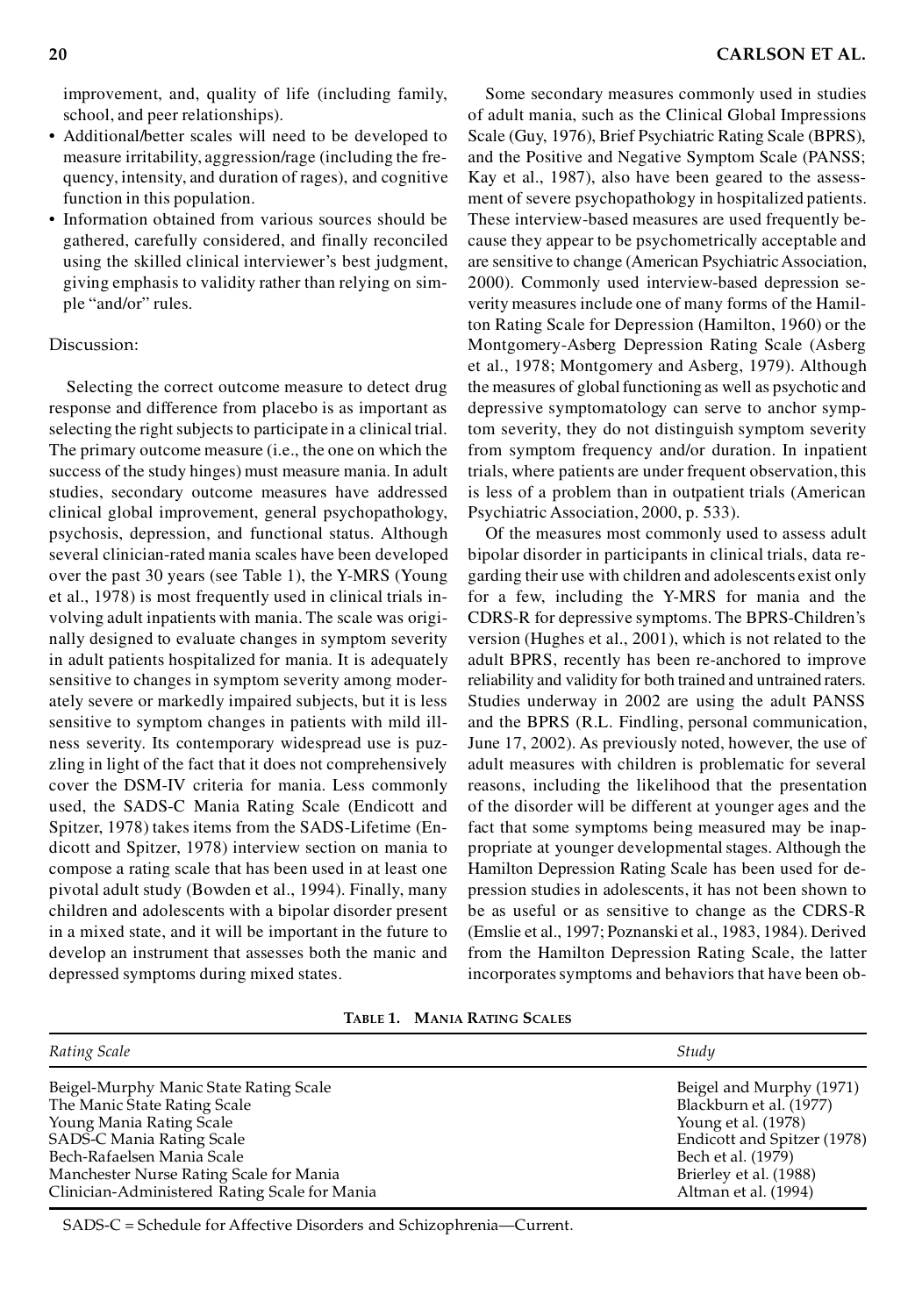served in depressed children and adolescents, and it takes advantage of the likelihood that the investigator may obtain information from several sources.

The major problem confronting conference participants in selecting appropriate outcome measures was that, to date, there have been no double-blind, placebo-controlled studies of acute mania in hospitalized children/ adolescents, and, as a result, no primary outcome measures have been demonstrated to be unequivocally successful. The Clinical Global Impressions Scale (Guy, 1976) and the Global Clinical Judgments Scale (Campbell et al., 1984) have been used, respectively, in an outpatient study and an inpatient discontinuation study of youth mania (V. Kafantaris, personal communication, June 17, 2002). The Y-MRS has been used previously in an open comparison trial of three mood stabilizers (Kowatch et al., 2000) as well as in inpatient, open, and discontinuation studies, and it is being used currently (2002) in several treatment trials (Kowatch, personal communication, June 17, 2002). Although it appears to have adequate reliability, age is a strong covariate in ratings of symptom severity, with younger children likely to be given higher ratings. The Y-MRS recently has been reanchored for younger subjects by a group consensus, but no data were available at the time of the conference on the revised version. The K-SADS Mania Rating Scale (D. Axelson, personal communication, June 17, 2002) appears promising. It functions like the SADS-C, as it is derived from the K-SADS mania section, but has yet to be validated in children and adolescents.

Forum participants agreed that, to advance the field, rating scales that have been used successfully in adult trials should be used concurrently with those that are being developed; for example, the Y-MRS should be administered with the K-SADS Mania Rating Scale. Results may be analyzed for similarities and differences. Ratings of younger and older populations obtained from a single instrument should be compared. Finally, the impact of comorbidity (e.g., ADHD) on ratings needs to be calculated. That is, does a child with comorbid ADHD and mania score higher on the Y-MRS than one with mania alone, and is that likely to affect the sensitivity to change?

Although Forum participants noted the need to measure impairing features of mania in addition to psychosis, they acknowledged that excessive measures become burdensome, expensive, and possibly dilute the results of the primary outcome measure. It is clear, however, that in contrast to adult mania where psychosis is the principal cause of impairment, in children and adolescents, maniaassociated impairment is due principally to irritability and aggression. Assessing both irritability and aggression in youth is particularly important, and participants pointed out the need for further work on measuring these key symptoms. The anchored irritability and aggression items on the Y-MRS similarly were not felt to be sensitive measures. The Overt Aggression Scale-Modified (Coccaro et al., 1991) has been used in several multisite studies of aggression (e.g., McCracken et al., 2002). Although the Overt Aggression Scale-Modified is useful, new or refined aggression scales are needed that measure the frequency, intensity, and duration of rages.

Discussion also considered whether to measure ADHD when it co-occurs. Although the Y-MRS may differentiate large groups of patients with ADHD and mania from patients with ADHD alone, it is unclear how much of the Y-MRS score is accounted for by ADHD. Industry representatives voiced concern about how to interpret a decline in ADHD measures during the course of a clinical trial for mania, especially because patients will be withdrawn from their ADHD medications prior to starting the antimanic treatment. However, conferees felt that ADHD symptom ratings (inattention, hyperactivity, and impulsivity) might usefully be measured at the beginning and endpoints of the experimental antimanic treatment. Alternatively, ADHD symptom ratings might be reserved for euthymic patients, or parent informants could be encouraged to try to rate ADHD as it occurred prior to the onset of mania. Conferees also felt that measures of cognition and academic performance should be taken at baseline and again at a yet-to-be-determined future time (e.g., at the end of the extension phase of a clinical trial). Collaborative research with neuropsychologists is needed to develop appropriate cognitive measures for children and adolescents with acute mania.

Finally, participants agreed that it is necessary to assess a very broad range of family, social, and academic functions among the secondary outcome measures. Pending the development of new instruments, existing general pediatric health outcome measures such as the Child Health Questionnaire (Landgraf et al., 1996) might be useful. The Child Health Questionnaire has been used in studies of ADHD, for example, to look at the impact of the disorder on the family (Michelson et al., 2001).

Multiple sources of information are problematic for weekly ratings of outpatients, just as they are for measures of screening and assessment. Agreement of two out of three respondents increases confidence in actual ratings. A suggestion was made to weight severity on the basis of how many observers note a behavior. If, for example, a parent describes euphoria and the interviewer observes it, the weight should be greater than if only the interviewer had observed euphoria.

# **Workgroup IV: Design and Ethical Issues**

The participation of children and adolescents in a clinical trial adds a greater measure of sensitivity to ethical issues involved in the clinical research. It raises unique protocol design questions, including the use of placebos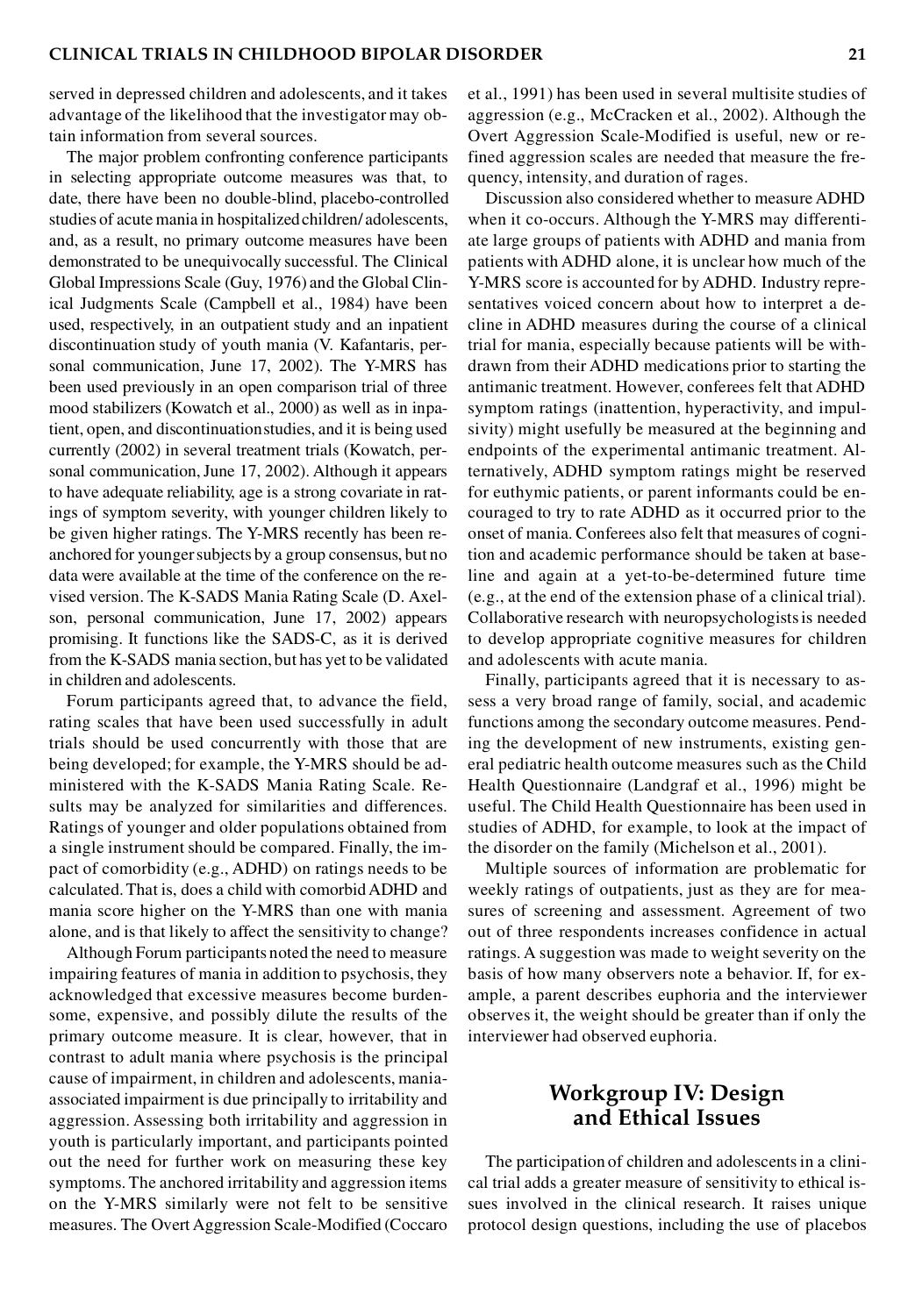and of adjunctive medications used to treat comorbid conditions such as ADHD. Workgroup IV discussed these and other questions and considered the specific needs of subjects and families participating in a clinical trial of a medication to treat bipolar disorder (acute mania).

Consensus Recommendations:

- A placebo arm is needed for Bipolar I disorder studies (mania), with adequate protection for children participating, as noted below.
- Single-therapy (placebo vs. active agent) designs are favored over "add-on" designs, but both are needed.
- The optimal duration for a study of acute mania is at least 3–4 weeks (possibly longer if lithium is involved). Longer studies may put severely ill children on placebo at unacceptably high risk.
- Strategies for recruiting subjects and retaining them in trials include use of inpatient sites and day hospital sites where indicated as well as supports for keeping children and families safe at home if the child is enrolled in an outpatient or day-hospital-based trial. "Family-friendly" policies, such as psychoeducation groups, and therapeutic day school are critically important in clinical trials in outpatient and day hospital settings.
- Studies with children impose special responsibilities on investigators and sponsors, including following federal and local requirements of consent/assent specific to the age of the child participant in the study, identifying the medication used during the treatment trial after the subject has completed the trial in order to provide guidance as to further treatment options (i.e., "breaking the blind"), including an open-label follow-up study after the acute study in successfully treated participants, and requiring publication of negative results.
- A Data Safety Monitoring Board should be instituted for multisite trials involving children and adolescents with acute mania.

#### Discussion:

The advantages and disadvantages to placebo controls are well known and not unique to children and adolescents (Charney et al., 2002; Laughren, 2001). In spite of the fact that it is felt to be unethical to do placebocontrolled trials in some countries, the group concurred that exposure to placebo is scientifically necessary and ultimately diminishes exposure to potentially ineffective pharmaceutical treatments with serious potential side effects. For essentially all psychiatric disorders, the current scientific standard for an adequate and well-controlled trial is one that is capable of showing a difference between the new drug of interest and a control condition, and this is most efficiently done in a placebo-controlled trial (Laughren, 2001). Even if certain drugs are established as effective in the treatment of mania in pediatric patients, it will still be necessary in trials of new agents to have a placebo arm, because the placebo response rate is unpredictable from trial to trial. If placebo-controlled trials are judged by the community to be unethical once effective treatments are established, the only alternative is the add-on study, in which new drug or placebo is added on to standard treatment. Forum participants expressed enthusiasm for add-on studies, but they generally agreed that the preferred first acute mania study should be a 3- to 4-week, double-blind, monotherapy study with at least 1 year of follow-up in open-label extension in which adjunctive medicines are allowed. The brief duration of the acute trial (3–4 weeks) is designed to protect seriously ill children in the placebo arm and to minimize placebo responding in hospitalized children. The placebo response rate appears to increase with the duration of the trial because of an increased likelihood of spontaneous remission and the response to hospitalization.

The use of placebo controls with outpatients was of concern to all participants, who strongly agreed that "adequate protections" are essential. A Data Safety Monitoring Boardiv should be required to ensure the safe conduct of the study and to ensure that accurate meaningful data are collected. Interim analyses by the Data Safety Monitoring Board should determine if a study should continue or be terminated because of safety or lack of efficacy concerns. Continuous daily and weekly access to emergency psychiatric evaluation and care, including access to inpatient care, is an essential requirement. Rescue medications during the acute trial pose somewhat of a problem because there are no data that the benzodiazepines, which are used as rescue medications in adult trials, have any efficacy in adolescents, and they are known to disinhibit younger children. No consensus was reached on alternative rescue medications. Conferees agreed that adjunctive medications (e.g., stimulants and antidepressants) need to be discontinued before subjects enter a clinical trial. Although there was broad acknowledgment that this requirement might be a disincentive, if not a deterrent for some potential participants, it did not break the consensus.

In the absence of consensus on rescue medications, participants discussed the use of nonmedication adjunctive treatments and other options that might be made available to patients and families in outpatient and dayhospital-based, placebo-controlled trials. Psychosocial treatments that might serve as adjunctive supports to

ivA Data Safety Monitoring Board is an independent group of advisors with varying types of expertise (e.g., pediatrics, psychiatry, lay person/consumer, statistics) convened by the sponsor to review ongoing data on safety and efficacy as well as conduct of the trial.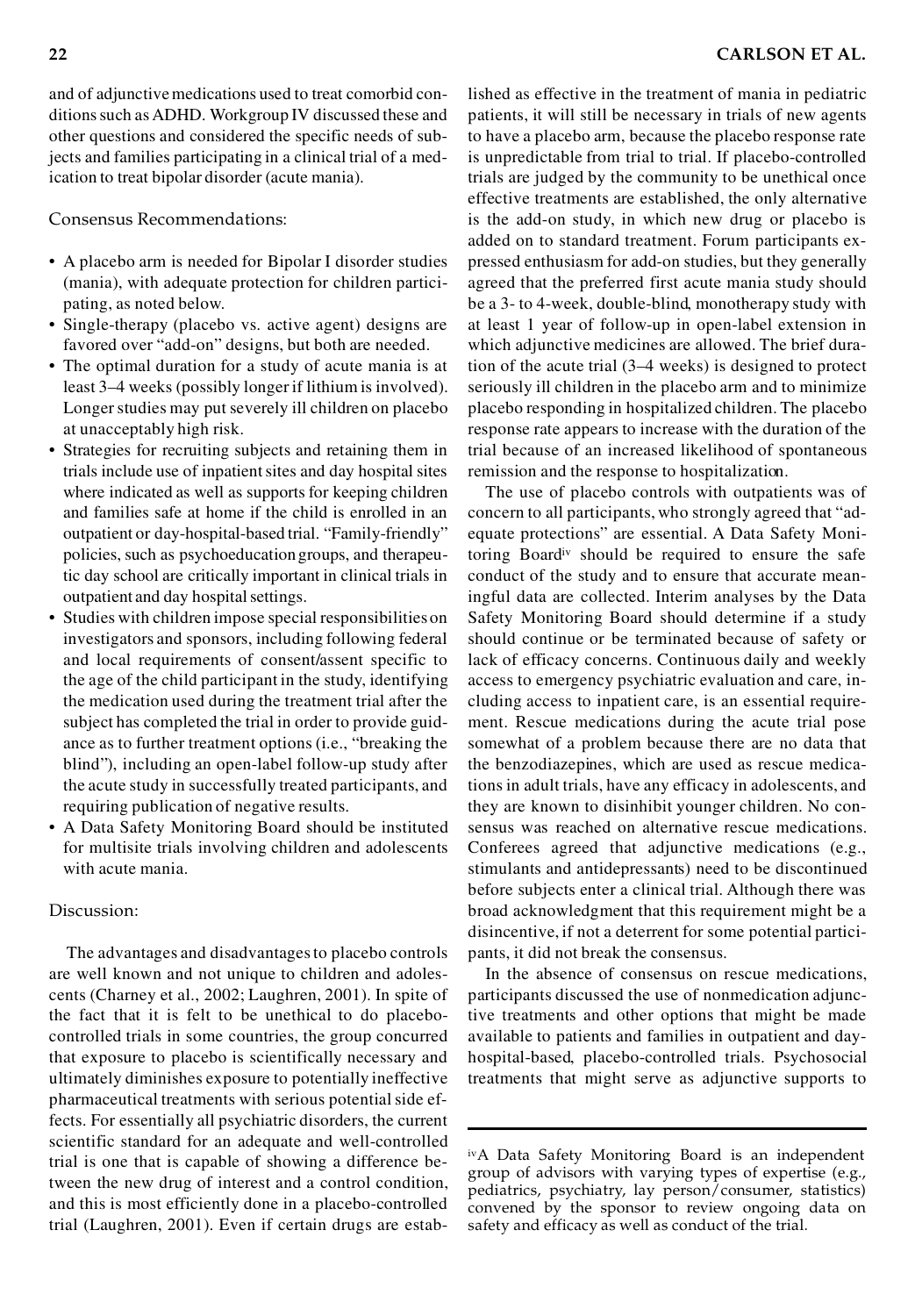children and families include psychoeducation groups, social rhythm therapy, personal trainers, nutritional counseling, exercise programs, and regular supportive family counseling. A recommendation was made to include, on pharmaceutical companies' advisory boards, parents of children with the disorder being studied in order to benefit from their insight and advice on issues surrounding study design and recruitment. As part of the ethical conduct of a clinical trial of this type, sponsors should budget for an open-label follow-up of the acute trial, with a specified number of outpatient counseling visits for the patient and family. Psychoeducational testing (e.g., an adaptive function scale like the Vineland Adaptive Behavior Scale; Sparrow et al., 1984) and an IQ test to qualify children for an individualized education plan would be useful as part of the initial assessment and a plan for follow-up care.

Conference participants also discussed how soon maintenance trials should be initiated and what might be reasonable designs for open-label studies. Maintenance studies with adults are generally not conducted until data are available from acute efficacy studies on dosing.

### **Research Needs**

The consensus recommendations summarized in the preceding sections provide guidance to sponsors, regulators, and investigators on the opportunities and limitations involved in adapting clinical trials methodology from studies of acute mania in adults to studies in adolescents and children. It is important to reiterate that because there have been as yet no completed placebo-controlled trials of acute mania in children and adolescents, there remain important gaps in knowledge. These knowledge gaps can help define a research agenda designed to better characterize the different forms of the disorder across younger age groups and identify specific needs for assessment tools and further refinements in inclusion and exclusion criteria.

#### Improving Diagnostic and Assessment Tools:

As modified and adapted to children, the Y-MRS is currently the best available instrument to measure symptoms of mania in children, but it is far from satisfactory and needs to be improved or replaced. Urgent need exists to translate adult anchors on the Y-MRS into an appropriate child/adolescent version, but the identification of appropriate anchors is contingent on the age of the child and on how the illness/diagnosis is defined. Several researchers currently are revising the Y-MRS while others are attempting to develop improved alternative scales. The opportunity to study other mania measures (e.g., the K-SADS Mania Rating Scale) and health outcomes measures simultaneously would enhance the value of the first generation of placebo-controlled trials in this area. Additional validation studies are needed for diagnostic interviews (e.g., K-SADS).

#### Characterizing the Population:

Although forum participants agreed broadly on the need to conduct initial studies in children and adolescents with well-defined episodes of acute mania that closely mirror the condition in adults, there was a strong consensus that children who currently carry the diagnosis of BP-NOS are much more common than children who meet DSM-IV criteria for acute manic episode. Participants broadly agreed on the need for separate treatment studies of children/adolescents with a diagnosis of BP-NOS. Criteria for BP-NOS require further deliberation, and more data are needed before treatment studies involving BP-NOS are conducted for purposes of regulatory approval.

Child and adolescent patients participating in clinical trials should be well characterized in terms of family history and course, and investigator-initiated research studies of outcome should be conducted. These can commence with open-label studies, parallel (in time) to the acute Bipolar I mania studies, and generate needed information about phenomenology, laboratory measures, family history, and prognosis. Children and adolescents with BP-NOS could be included in the open-label extensions of the acute bipolar studies, because this phase of the research will not be part of the FDA submission for the treatment of acute mania.

For the longer term, it is critical for the National Institute of Mental Health to support studies of putative biological markers of mania and BP-NOS that can serve to validate the diagnosis and/or indicate treatment response. Neuroimaging and neurophysiological techniques and advances in molecular neurobiology and genetics are promising technologiesin this regard.

#### Addressing Specific Symptom Patterns:

Psychopharmacology practice is increasingly characterized by the use of multiple drugs aimed at specific symptoms within diagnostic categories and/or comorbid disorders. There is growing interest in the possibility of dissecting DSM entities into component symptom complexes and developing treatments for these narrower clinical targets, yet drug development efforts continue at present to focus on monotherapy for DSM-IV-defined Axis I diagnostic entities. Among the types of research needed to move ahead are studies to better define symptoms that occur within specific disorders and to operationalize the assessment of the symptoms. The experimental treatment of specific symptoms should be targeted within the context of discrete disorders. How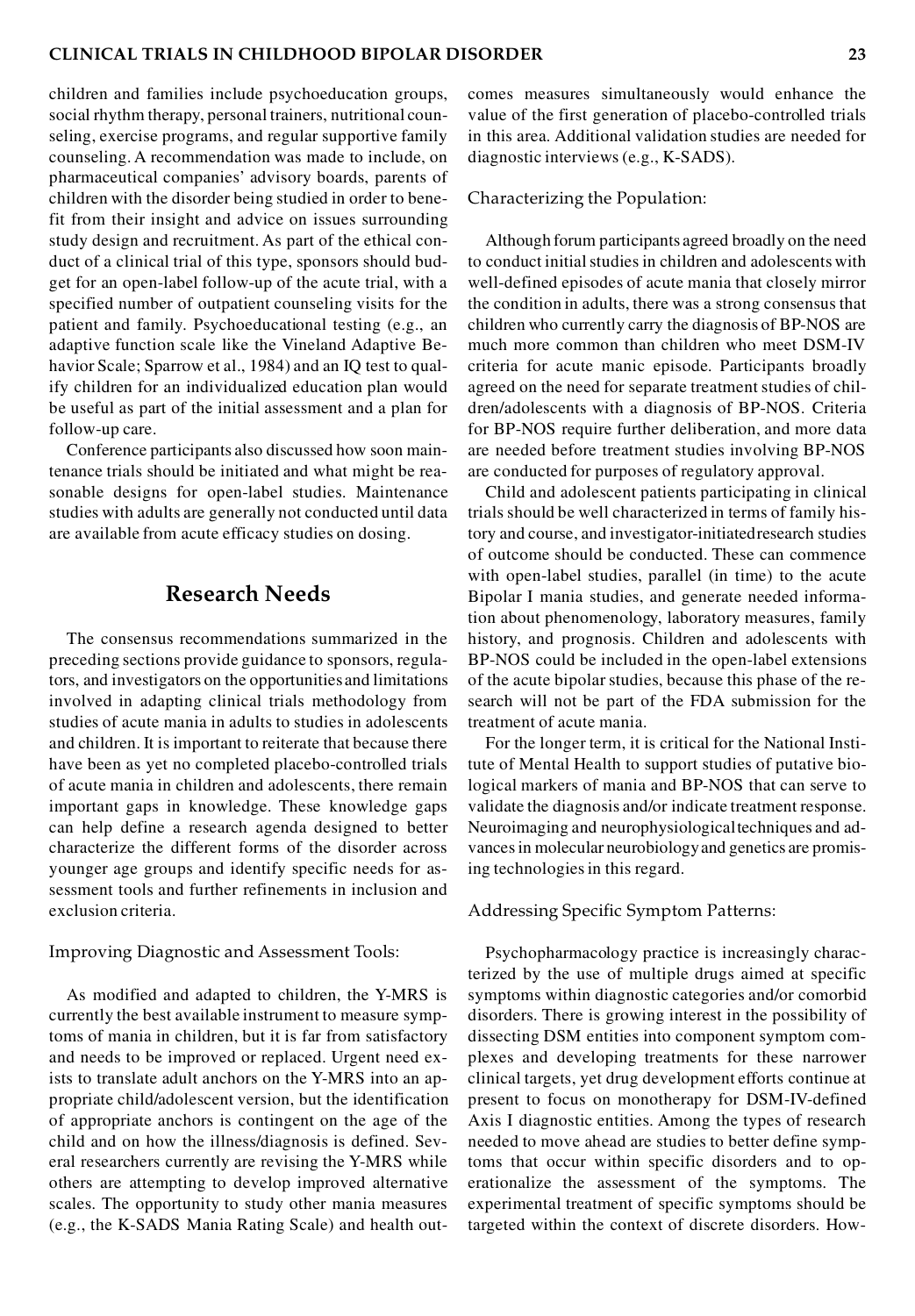ever, if it can be established that certain symptoms or symptom complexes are nonspecific, in the sense that they occur in identical form in several distinct diagnostic conditions, and studies demonstrate that these symptoms respond to the same treatments, independent of the underlying diagnostic condition in which they occur (e.g., as with pain), the symptoms or symptom pattern could become a primary target in future studies. Research is needed to determine under what conditions studies of specific symptoms (e.g., aggression, mood dysregulation), within well-operationalized conditions (e.g., ADHD, autism/pervasive developmental disorder, conduct disorder, or oppositional defiant disorder), might be appropriate for seeking and developing an indication. In particular, it will be important to secure data on the reliability (and validity) of instruments being used to assess both specific symptoms occurring within the context of discrete diagnostic conditions and also nonspecific symptoms that occur in several diagnostic conditions and can be considered independent of that underlying condition. Research is needed to clarify further these questions before approaching the FDA for a study targeting discrete symptoms seen in BP-NOS.

### **Summary**

With the exception of differences between FDA and CPMP requirements identified by the participant from the European Union, conferees achieved consensus on the major methodological questions that they addressed across the two days of deliberations.The first key point of consensus was the decision to focus initial studies on the treatment of acute manic episodes in children/adolescents aged 10–17 years who may or may not be hospitalized and who may or may not suffer from common comorbid psychiatric disorders such as ADHD, conduct disorder, and substance abuse. Conferees agreed on the requirement that bipolar diagnoses be made by a well-trained child psychiatrist or psychologist, based on information culled from interviews with the child and at least one other source (e.g., parent). Traditional rating scales utilized in adult trials (e.g., Y-MRS) have serious limitations when applied to children and adolescents, but the Y-MRS (supplemented by other rating instruments) was judged to be the best current assessment tool of severity of manic symptoms in children and adolescents. Objective measures and standards for interviewer and rater competency should be established and monitored over the course of the study. Most important, new tools should be developed for assessment, including scales to measure aggression/rage and cognitive function.

Although the participation of children and adolescents in a clinical trial presents important methodological and ethical challenges, placebo-controlled trials are the standard that should be followed. The conferees laid out a set of requirements for the ethical conduct of these studies that should serve as a guidepost to sponsors and investigators. Priority must be given to protecting the health, safety, and well-being of the child and members of the family.

Various research needs were identified. One of the most critical issues, in terms of linking clinical trials to improved clinical practice, involves a better definition of BP-NOS. At present, many of the children and adolescents being treated with mood-stabilizing drugs are being treated for BP-NOS, but the criteria for this disorder are not sufficiently well developed to assess treatment efficacy. One suggestion was to circulate videotapes or vignettes of various types of "not-otherwise-specified" to begin to develop consensus regarding the not-otherwisespecified and mixed-state types

Overall, conferees agreed that studies should proceed on the treatment of acute manic episodes in children and adolescents. This is a vulnerable population needing evidenced-based treatments. Methodologically rigorous large-scale studies will provide vital information regarding the safety and efficacy of drugs with potential mood-stabilizing properties, and treatments that withstand the rigors of scientific scrutiny must be delivered to these patients in hopes of giving them the chance of a brighter future.

**Consensus Development Panel Co-Chairs:** Gabrielle A. Carlson, MD, Peter S. Jensen, MD, Robert L. Findling, MD, and Roger E. Meyer, MD

**Speakers:** Marilyn Benoit, MD, Gabrielle A. Carlson, MD, Thomas Laughren, MD, Renee Simar, PhD, David Shaffer, MD, Joseph Calabrese, MD, Eric Youngstrom, PhD, Ellen Leibenluft, MD, and James McCracken, MD

#### **Workgroups:**

*Workgroup I—Inclusion/Exclusion Criteria:* Graham Emslie, MD, Vivek Kusumakar, MD (Co-Chairs); Editha Nottelmann, PhD (Rapporteur); Boris Birmaher, MD, Gwendolyn Boss, Thomas Cummins, MD, Prudence Fisher, PhD, Jean Frazier, MD, Frederick Goodwin, MD, Lydia Lewis, Stephen Murray, Rafael Muniz, MD, Daniel vanKammen, MD, and Jitschak Storosum, MD

*Workgroup II—Training and Site Selection:* Elizabeth Weller, MD, Janet Wozniak, MD (Co-Chairs); Laurie Flynn (Rapporteur); Albert J. Allen, MD, PhD, Pablo Davanzo, MD, Cheryl Impellizzeri, Mary Kujawa, MD, PhD, Thomas Laughren, MD, Jon McClellan, MD, Theodore Petti, MD, David Shaffer, MD, Renee Simar, PhD, and Alan Unis, MD

*Workgroup III—Outcome Measures:* Michael Strober, PhD, Gary Sachs, MD (Co-Chairs); Robert Kowatch, MD (Rapporteur); David Axelson, MD, Melanie Bruno, PhD, MBA, Kiki Chang, MD, Joseph D'Souza, PhD, Reuven Ferziger, MD, Wendy Granberry, MT, RPH, Darcy Gruttadaro, JD, Gahan Pandina, PhD, and Eric Youngstrom, PhD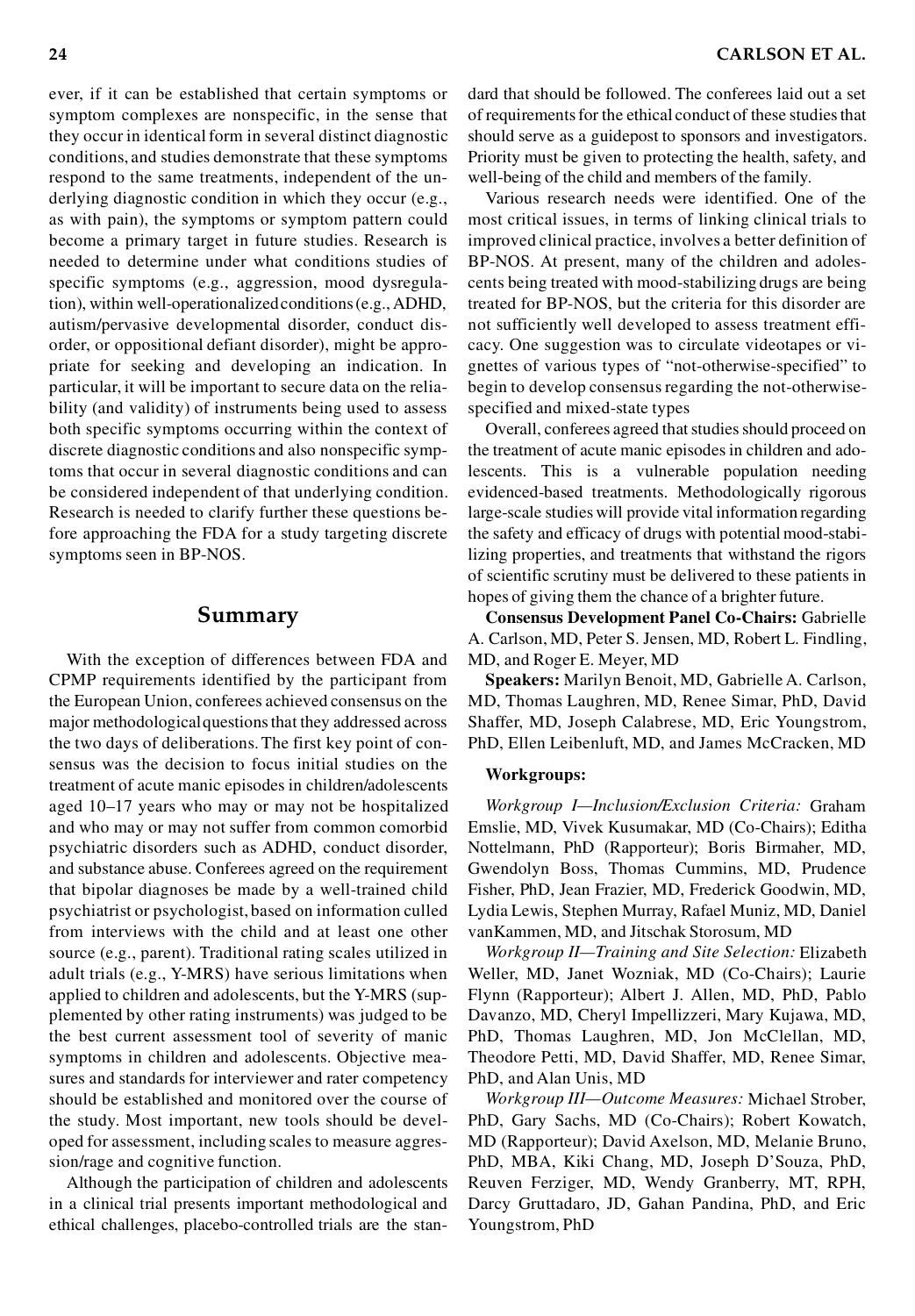*Workgroup IV—Design and Ethical Issues:* Daniel Pine, MD, Melissa DelBello, MD (Co-Chairs); Martha Hellander (Rapporteur); Robinder Bhangoo, MD, Joseph Calabrese, MD, Srihari Gopal, MD, Vivian Kafantaris, MD, Ludmila Kryzhanovskaya, MD, PhD, Robert Leadbetter, MD, James McCracken, MD, Brian Miller, PharmD, BCPP, Kathryn Tracy, MD, PhD, Benedetto Vitiello, MD, and Lamia Wassef, MD

**Conference Sponsors:** American Academy of Child and Adolescent Psychiatry (Virginia Q. Anthony, Executive Director) and Best Practice (Roger E. Meyer, MD, CEO)

**Conference Underwriters:** Abbott Laboratories, Bristol-Myers Squibb Company, GlaxoSmithKline, INC Research, Janssen Pharmaceutica, Johnson & Johnson Pharmaceutical Research and Development, Eli Lilly and Company, Pfizer Inc., Novartis Pharmaceuticals Corporation, Solvay Pharmaceuticals, Inc.

**Support Staff:** Patricia Brown (American Academy of Child and Adolescent Psychiatry) and Arthur Gold (Best Practice)

**Writer:** Paul Sirovatka, MS

### **Author and Contributor Affiliations**

Albert Einstein College of Medicine, Bronx, New York (Dr. Kafantaris); Case Western Reserve University, Cleveland, Ohio (Drs. Calabrese, Findling, and Youngstrom); Columbia University, New York, New York (Drs. Jensen, Fisher, and Shaffer and Ms. Flynn); Dalhousie University, Halifax, Nova Scotia, Canada (Dr. Kusumakar); Harvard University, Boston, Massachusetts (Drs. Frazier, Sachs, and Wozniak); Stanford University, Stanford, California (Dr. Chang); Stony Brook University, Stony Brook, New York (Dr. Carlson); University of California-Los Angeles (Drs. Davanzo, McCracken, and Strober); Indiana University School of Medicine, Indianapolis, Indiana (Dr. Petti); University of Texas Southwestern Medical Center, Dallas, Texas (Dr. Emslie); George Washington University, Washington, DC (Dr. Goodwin); University of Pittsburgh School of Medicine, Pittsburgh, Pennsylvania (Drs. Axelson and Birmaher); Food and Drug Administration, Rockville, Maryland (Dr. Laughren<sup>1</sup>); National Institute of Mental Health, Bethesda, Maryland (Drs. Liebenluft, Nottelmann, Pine, and Vitiello); Best Practice, Bethesda, Maryland (Drs. Meyer and Goodwin); Child and Adolescent Bipolar Foundation, Wilmette, Illinois (Ms. Hellander); Depression and Bipolar Support Alliance, Chicago, Illinois (formerly National DMDA) (Lydia Lewis); INC Research, Austin, Texas (Dr. Simar); University of Cincinnati, Cincinnati, Ohio (Drs. DelBello and Kowatch); University of Pennsylvania-Children's Hospital of Philadelphia (Dr. Weller); National Alliance for the Mentally Ill, Arlington, Virginia (Ms. Gruttadaro); Abbott Laboratories, Abbott Park, Illinois (Thomas Cummins, MD, and Kathyrn Tracy, MD, PhD); Bristol-Myers Squibb, Plainsboro, New Jersey (Cheryl Impellizzeri and Mary Kujawa, MD, PhD); Eli Lilly and Company, Indianapolis, Indiana (Albert J. Allen, MD, PhD, Melanie A. Bruno, PhD, MBA, and Ludmilla Kryzhanovskaya, MD, PhD); GlaxoSmithKline, Research Triangle Park, North Carolina (Wendy Granberry, MT, RPH, and Robert Leadbetter, MD); Janssen Pharmaceutical Products, Titusville, New Jersey (Reuven Ferziger, MD, and Gahan Pandina, PhD); Johnson & Johnson Pharmaceutical Research and Development, Raritan, New Jersey (Sri Gopal, MD, Allan Unis, MD, and Daniel vanKammen, MD); Novartis Pharmaceuticals Corporation, East Hanover, New Jersey (Joseph D'Souza, PhD, and Rafael Muniz, MD); Pfizer, Inc., New York, New York (Stephen Murray); Solvay Pharmaceuticals, Inc., Marietta, Georgia (Gwendolyn Boss and Brian Miller, PharmD, BCPP); Medicines Evaluation Board (Jitschak Storosum, MD); and Clinical Trials and Special Access Programme, Ontario, Canada (Lamia Wassef, MD).

Drs. Storosum and Wassef attended as listeners articulating European and Canadian regulatory experience. Dr. Storosum is with the Medicines Evaluation Board of the Netherlands, Den Haag. However, Dr. Storosum's contribution to this article was made in his private capacity. No official support or endorsement by the Medicines Evaluation Board or CPMP is intended or should be inferred. Dr. Wassef is with the Health Canada, Clinical Trials and Special Access Programme.

### **References**

- Altman EG, Hedeker DR, Janicak PG, Peterson JL, Davis JM (1994): The Clinician-Administered Rating Scale for Mania (CARS-M): Development, reliability, and validity. Biol Psychiatry 36(2):124–134.
- American Psychiatric Association (1994): *Diagnostic and Statistical Manual of Mental Disorders,* 4th ed. Washington, DC, American Psychiatric Association.
- American Psychiatric Association Task Force for the Handbook of Psychiatric Measures. (2000): *Handbook of Psychiatric Measures.* Washington, DC, American Psychiatric Association.
- Asberg M, Montgomery S, Perris C, Schalling D, Sedvall G (1978): A comprehensive psychopathological rating scale. Acta Psychiatr Scand (Suppl) 271:5–27.
- Bech P, Bolwig TG, Kramp P, Rafaelsen OJ (1979): The Bech-Rafaelsen Mania Scale and the Hamilton Depression Scale. Acta Psychiatr Scand 59(4):420–430.
- Beigel A, Murphy DL (1971): Assessing clinical characteristics of the manic state. Am J Psychiatry 128(6):688–694, 1971.
- Biederman J, Klein RG, Pine DS, Klein DF (1998): Resolved: Mania is mistaken for ADHD in prepubertal children. J Am Acad Child Adolesc Psychiatry 37(10):1091–1096; discussion 1096–1099.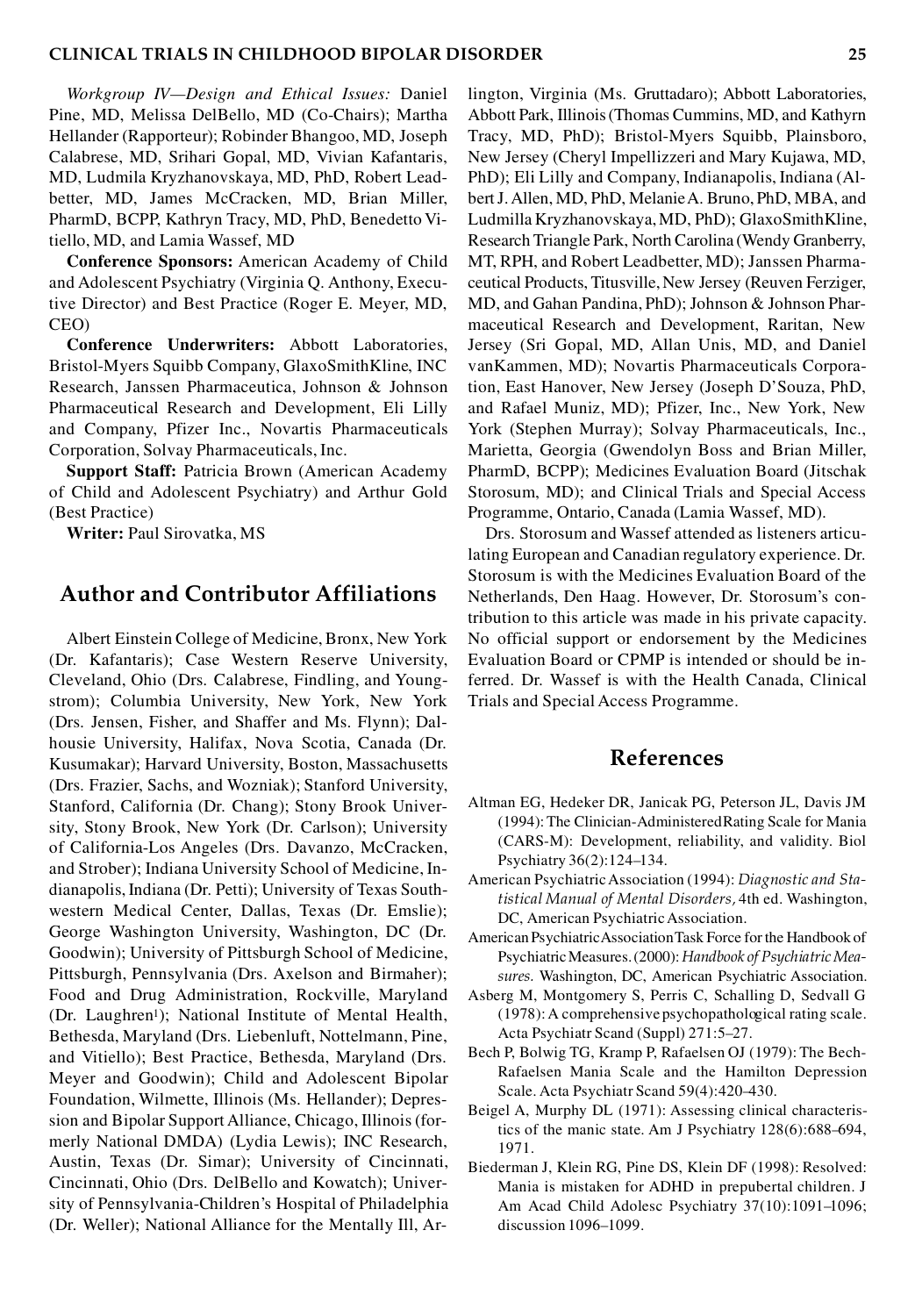- Blackburn IM, Loudon JB, Ashworth CM (1977): A new scale for measuring mania. Psychol Med 7(3):453–458.
- Bowden CL, Brugger AM, Swann AC, Calabrese JR, Janicak PG, Petty F, Dilsaver SC, Davis JM, Rush AJ, Small JG, Garza-Trevino ES, Risch SC, Goodnick PJ, Morris DD (1994): Efficacy of divalproex vs. lithium and placebo in the treatment of mania. The Depakote Mania Study Group. JAMA 271(12):918–924.
- Brierley CE, Szabadi E, Rix KJ, Bradshaw CM (1988): The Manchester Nurse Rating Scales for the daily simultane ous assessment of depressive and manic ward behaviours. J Affect Disord 15(1):45–54.
- Campbell M, Small AM, Green WH, Jennings SJ, Perry R, Bennett WG, Anderson L (1984): Behavioral efficacy of haloperidol and lithium carbonate: A comparison in hospitalized aggressive children with conduct disorder. Arch Gen Psychiatry 41:650–656.
- Carlson GA (1998): Mania and ADHD: Comorbidity or confusion? [review].J Affect Disord 51(2):177–187.
- Carlson GA (1999): Juvenile mania versus ADHD. J Am Acad Child Adolesc Psychiatry 38(4):353–354.
- Chambers WJ, Puig-Antich J, Hirsch M, Paez P, Ambrosini PJ, Tabrizi MA, Davies M (1985): The assessment of affective disorders in children and adolescents by semi-structured interview. Arch Gen Psychiatry 42:696–702.
- Charney DS, Nemeroff CB, Lewis L, Laden SK, Gorman JM, Laska EM, Borenstein M, Bowden CL, Caplan A, Emslie GJ, Evans DL, Geller B, Grabowski LE, Herson J, Kalin NH, Keck PE Jr, Kirsch I, Krishnan KR, Kupfer DJ, Makuch RW, Miller FG, Pardes H, Post R, Reynolds MM, Roberts L, Rosenbaum JF, Rosenstein DL, Rubinow DR, Rush AJ, Ryan ND, Sachs GS, Schatzberg AF, Solomon S (2002): Consensus Development Panel: National Depressive and Manic-Depressive Association consensus statement on the use of placebo in clinical trials of mood disorders. Arch Gen Psychiatry 59(3):262–270.
- Coccaro EF, Harvey PD, Kupsaw-Lawerence E, Herbert JL, Bernstein DP (1991): Development of neuropharmacologically based behavioral assessments of impulsive aggressive behavior. J Neuropsychiatry Clin Neurosci 3:S44– S51.
- Committee for Proprietary Medicinal Products (CPMP) (2000): *Note for Guidance on Clinical Investigation of Medicinal Products in the Paediatric Population* (CPMP/ ICH/2711/99-adopted in July 2000). [http:// www.emea. eu.int/htms/human/ich/efficacy/ichfin.htm].
- Committee for Proprietary Medicinal Products (CPMP) (2001): *Note for Guidance on Clinical Investigation of Medicinal Products for the Treatment and Prevention of Bipolar Disorder* (CPMP/EWP/567/98-adopted in April 2001). [http:// www.emea.eu.int/pdfs/human/ewp/056798en.pdf].
- Emslie G, Rush JA, Weinberg WA, Kowatch RA, Hughes CW, Carmody T, Rintelmann J (1997): A double-blind, ran domized, placebo-controlled trial of fluoxetine in children and adolescents with depression. Arch Gen Psychiatry 54: 1031–1037.
- Endicott V, Spitzer RL (1978): A diagnostic interview: The Schedule for Affective Disorders and Schizophrenia. Arch Gen Psychiatry 35:837–848.
- First MB, Gibbon M, Spitzer-Williams N, Spitzer RL, Williams JBW (1995): *Structured Clinical Interview for DSM-IV (SCID-I) (Users Guide and Interview) Research Version.* New York, Biometrics Research Department, New York Psychiatric Institute.
- Guy W (1976): ECDEU *Assessment Manual for Psychopharmacology—Revised* (DHEW Publ No ADM 76-388). Rockville, MD, U.S. Department of Health, Education, and Welfare, Public Health Service, Alcohol, Drug Abuse, and Mental Health Administration, NIMH Psychopharmacology Research Branch, Division of Extramural Research Programs, pp. 218–222.
- Hamilton M (1960): A rating scale for depression. J Neurol Neurosurg Psychiatry 23:56–62.
- Heinig SJ, Quon ASW, Meyer RE, Korn D (1999): The changing landscape for clinical research. Acad Med 74:725–745.
- Herjanic B, Reich W (1977): Differentiating psychiatrically disturbed children on the basis of a structured interview. J Abnorm Child Psychol 5:127–134.
- Herjanic B, Reich W (1982): Development of a structured psychiatric interview for children: Agreement between child and parent on individual symptoms. J Abnorm Child Psychol 10:307–324.
- Hughes CW, Rintelmann J, Emslie GJ, Lopez M, MacCabe N (2001): A revised anchored version of the BPRS-C for childhood psychiatric disorders. J Child Adolesc Psychopharmacol 11(1):77–93.
- Kaufman J, Birmaher B, Brent D, Rao U, Flynn C, Moreci P, Williamson D, Ryan N (1997): Schedule for Affective Disorders and Schiozphrenia for School-Age Children— Present and Lifetime Version (K-SADS-PL): Initial reliability and validity data. J Am Acad Child Adolesc Psychiatry 36:980–989.
- Kay SR, Fiszbein A, Opler LA (1987): The Positive and Negative Syndrome Scale (PANSS) for schizophrenia. Schizophr Bull 13:261–276.
- Kowatch RA, Suppes T, Carmody TJ, Bucci JP, Hume JH, Kromelis M, Emslie GJ, Weinberg WA, Rush AJ (2000): Effect size of lithium, divalproex sodium, and carbamazepine in children and adolescents with bipolar disorder. J Am Acad Child Adolesc Psychiatry 39(6):713–720.
- Landgraf JM, Abetz L, Ware JE (1996): *The CHG User's Manual,* 1st ed. Boston, Health Institute, New England Medical Center.
- Laughren TP (2001): The scientific and ethical basis for placebocontrolled trials in depression and schizophrenia: An FDA perspective. Eur Psychiatry 16(7): 418–423.
- McCracken JT, McGough J, Shah B, Cronin P, Hong D, Aman MG, Arnold LE, Lindsay R, Nash P, Hollway J, Mc-Dougle CJ, Posey D, Swiezy N, Kohn A, Scahill L, Martin A, Koenig K, Volkmar F, Carroll D, Lancor A, Tierney E, Ghuman J, Gonzalez NM, Grados M, Vitiello B, Ritz L, Davies M, Robinson J, McMahon D (2002): Research Units on Pediatric Psychopharmacology Autism Network. Risperidone in children with autism and serious behavioral problems. N Engl J Med 347(5):314–321.
- Michelson D, Faries E, Wernicke J, Kelsey D, Kendrick K, Sallee R, Spencer T, and the Atomoxetine Study Group (2001): Atomoxetine in the treatment of children and ado-